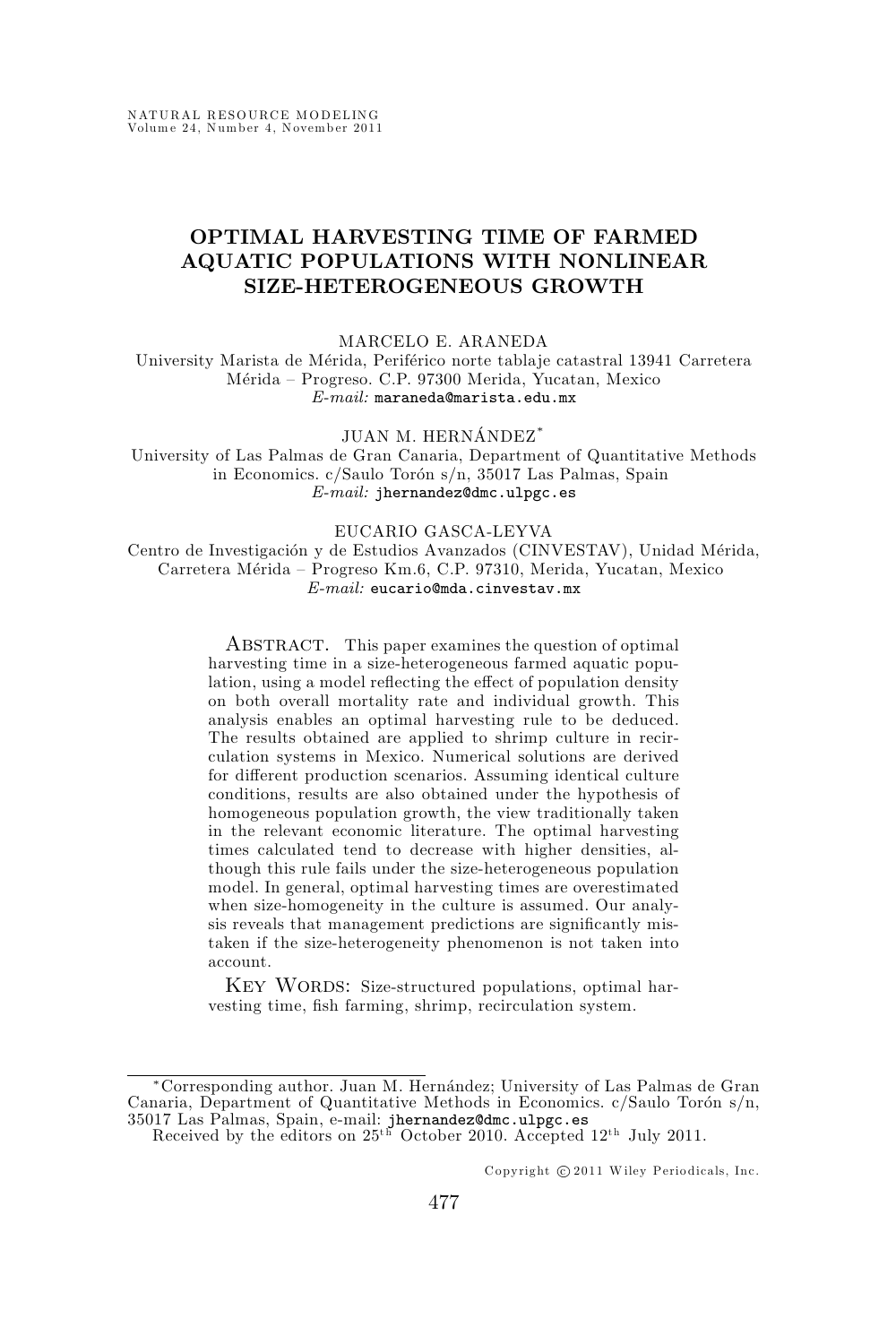# 478 M. E. ARANEDA, J. M. HERNANDEZ, AND E. GASCA-LEYVA ´

**1. Introduction.** Size heterogeneity is a common phenomenon in wild and farmed populations belonging to the same cohort. Differences in individual size have been extensively reported in both ecological (Pfister and Peacor [2003], Peacor and Pfister [2006], Peacor et al. [2007a]) and aquaculture research (Volpato and Fernandes [1994], Howell [1998], Kestemont et al. [2003], Moran [2007]). The origin of this variability is associated with a series of factors, such as genetic conditions, food limitation or social interactions in crowded environments (Brett [1979], Reed and Clarke [1990], Peacor et al. [2007b], Huss et al. [2007]). The high-density or intensive culture system currently developed in most industrialized countries reinforces size-variability among individuals. To give an example, several studies of shrimp culture have reported that high stocking densities increase the commanding position of large organisms over smaller ones for feeding, refuge and sexual partners, leading to higher levels of size heterogeneity (Harán et al. [2004], Arnold et al. [2006]).

The aim of this paper is to analyze the influence of size heterogeneity on the management of farmed aquatic populations, focusing in particular on the optimal harvesting time of the culture. Although this question has been extensively analyzed, most recommendations on harvesting time are made under the (nonrealistic) assumption of a homogeneous population. In this paper, a nonlinear continuous size-structured model was assumed, in order to represent size-variability in the population, where individual growth is assumed to be density-dependent. By including the size-heterogeneity phenomenon and density-dependent growth in the economic analysis, the management recommendations derived are more appropriate to real-world situations.

The use of size-structured models in aquaculture may also help in designing the marketing strategies to be recommended. In general, the market assigns different values to a given species depending on its size or presentation, and thus there co-exist several groups or classes. The farmer may decide the production pattern to be addressed for each class in order to focus on specific market segments. Size-structured models enable a better estimation to be made of the amount of each class to be produced in the culture cycle. Thus, managers can anticipate the quantity of individuals belonging to each class and therefore decide on the best strategy to use to allocate the product in the market. This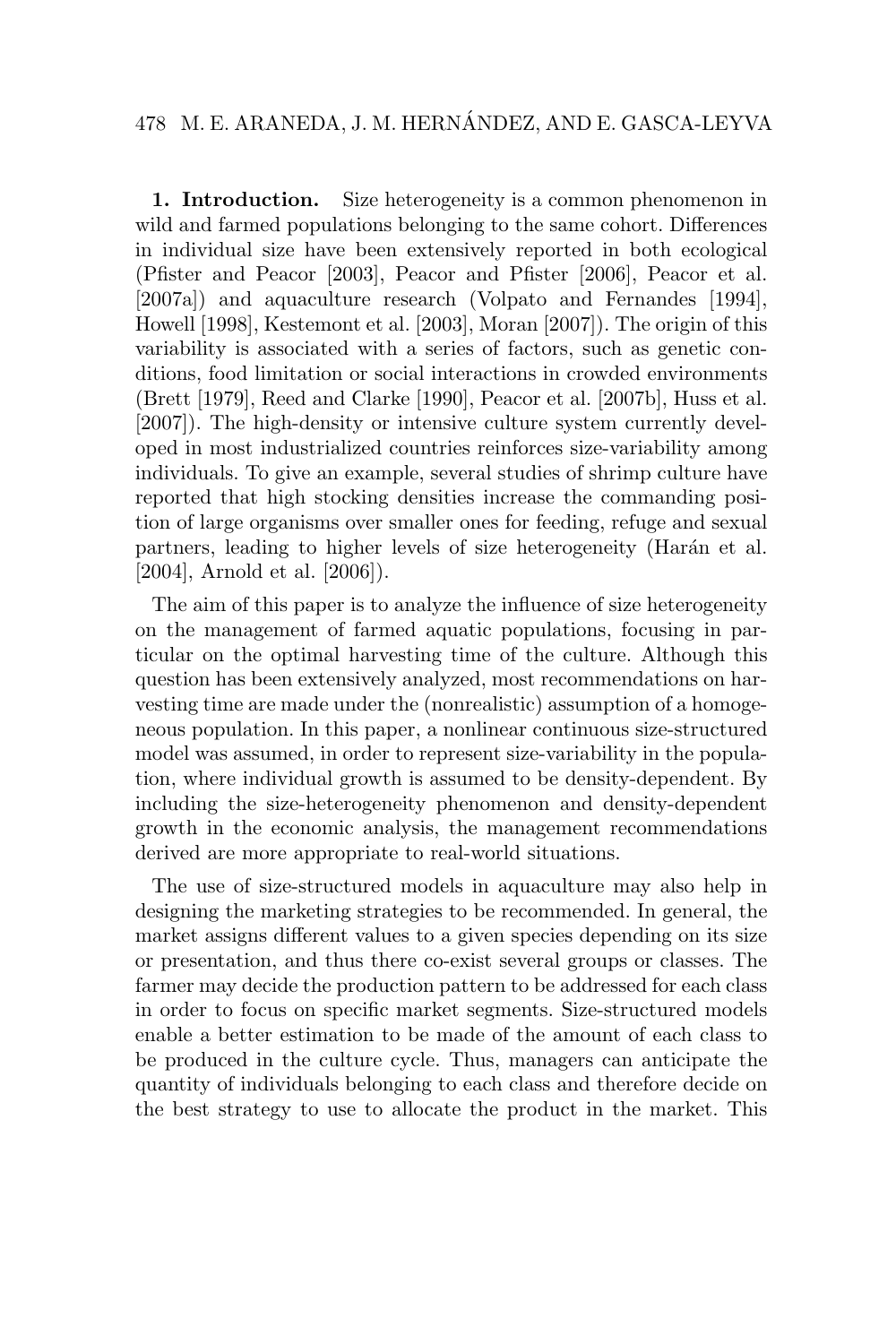approach is not possible with the traditional models that assume size homogeneity.

The rest of the paper is organized as follows. Section 2 reviews the literature on optimal harvesting rules in fish culture. Section 3 presents two models of fish growth, assuming size-homogeneous and size-heterogeneous populations, respectively. The theoretical calculations of the optimal harvesting time for both cases are detailed in Section 4. An empirical application of the analytical results to intensive shrimp culture in Mexico is presented in Section 5, where the economic returns predicted by both models are compared. Finally, Section 6 discusses the results obtained and the relevant conclusions are drawn.

**2. Optimal harvesting in fish culture.<sup>1</sup>** Many studies have reported analytical results regarding the question of optimal harvesting in fish culture. A significant proportion of these studies have focused on determining the most profitable harvesting time of a culture cycle, taking into account the influence of discount rates, feed purchases and other costs (Bjorndal [1988], Hean [1994]) or the scale of prices (Mistiaen and Strand [1999]). These results are complemented by analyses of the optimal feed schedule during the culture (Arnason [1992], Hernández et al.  $[2007]$ ), gradual culling (Heaps [1995]) and the influence of certain exogenous factors such as environmental protection measures (León-Santana and Hernández [2008]) or climate change (Lorenzen [2008]).

The above contributions are based on fish growth models which assume a homogeneous size for all individuals in the population. One reason for avoiding size-heterogeneity in optimal management studies is the obvious increase in complexity in formulating the model. However, some exceptions can be found in the literature, such as Yu and Leung [2005], who analyzed the optimal harvesting schedule in a multipond and multicycle discrete model during a fixed operation period. Size variability was exogenously introduced by these authors, using a size distribution function applied at the end of every cycle. Previously, Summerfelt et al. [1993] presented an aquaculture management model that included increasing size-variability among individuals with respect to fish weight. These authors simulated the harvested biomass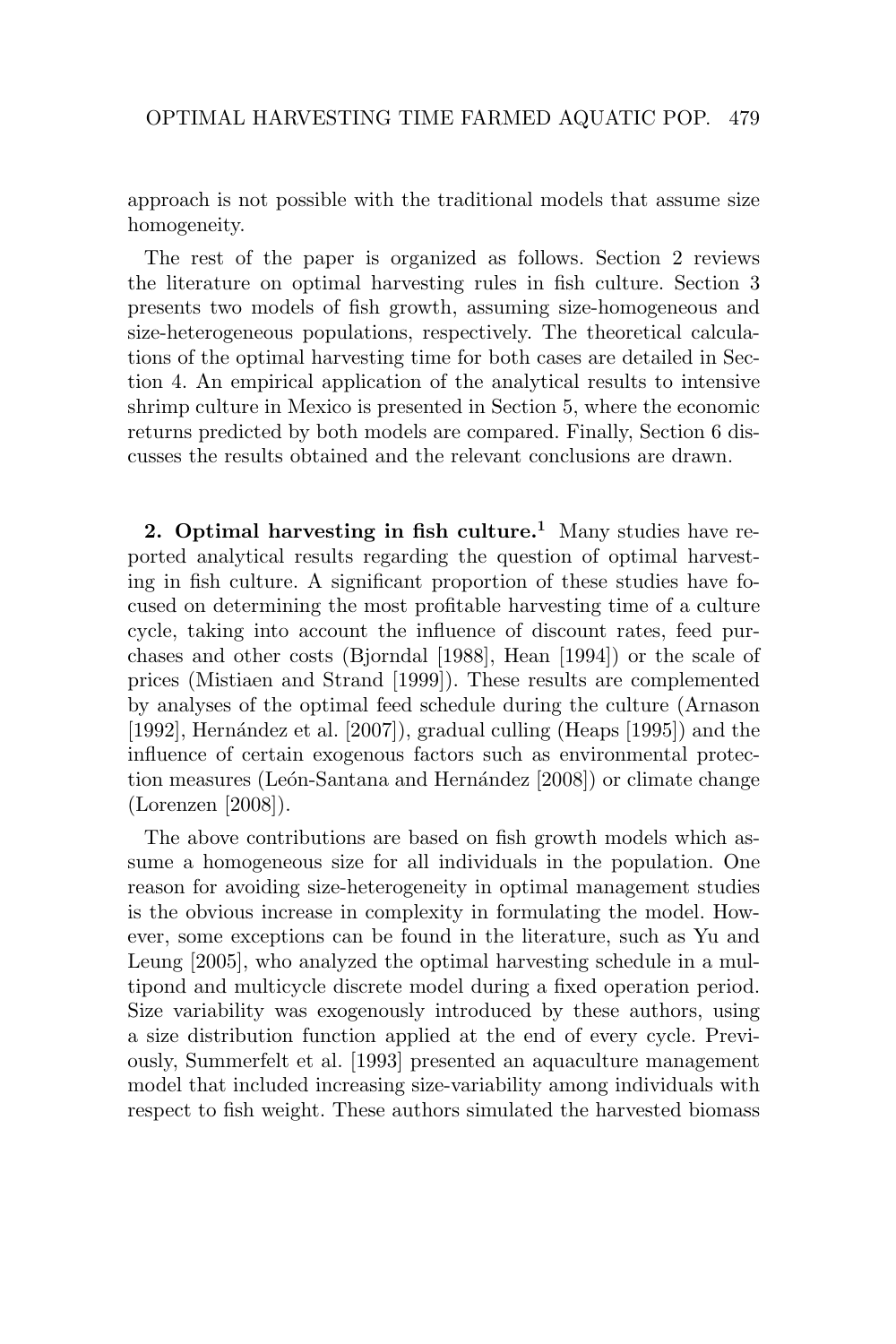obtained under certain management and economic scenarios. Subsequently, Forsberg [1996, 1999] used a discrete size-structured model including stochastic factors to find the most profitable harvest and stocking plan during a predetermined culture time. In both contributions, the problem is stated in the context of a multiperiod linear programming model in which linear growth dynamics is assumed. However, logistic-type growth is the most common pattern followed by fish or crustaceans in aquaculture farms. As observed by Forsberg [1999], linear fish growth is clearly unrealistic, even when necessary to numerically solve the problem.

As noted above, the size-structured models built to represent the variability of sizes in aquaculture farms usually assume discrete time. By doing so, the optimization problem can be solved using traditional numerical methods, such as linear programming. Nevertheless, the alternative continuous size-structured models present also some advantages. In particular, they allow us to obtain analytical results for the optimization problem, thus extending the classical formulas obtained with the simplistic size-homogeneous case (Bjorndal [1988]). Continuous size-structured models were first proposed by Sinko and Streifer [1967] and include a Partial Differential Equation (PDE) for the total number of individuals of every size at any time, where instantaneous individual growth depends on the interactions among all the individuals. Several extensions to this model have also been proposed, for example, Ackleh et al. [2004] and Kato et al. [2007]. Moreover, the numerical solution has been further developed by Angulo and López-Marcos [1999, 2004] and Kostova [2002].

In order to obtain analytical results for the optimal harvesting time problem, this paper presents a continuous size-structured model for population growth in aquaculture farms. To better represent the conditions in intensive cultures, individual growth is assumed to be nonlinear and density-dependent. The optimal harvesting time for one culture cycle is obtained theoretically and an application to intensive shrimp culture in Yucatan, Mexico, is then presented. The results obtained are compared with those derived when homogeneous fish growth is assumed. Similar comparisons have been carried out regarding the optimal management of fisheries (Moxnes [2005], Tahvonen [2008, 2009]). In these papers, the most profitable dynamic harvesting strategy was analyzed assuming an age-structured population, which was compared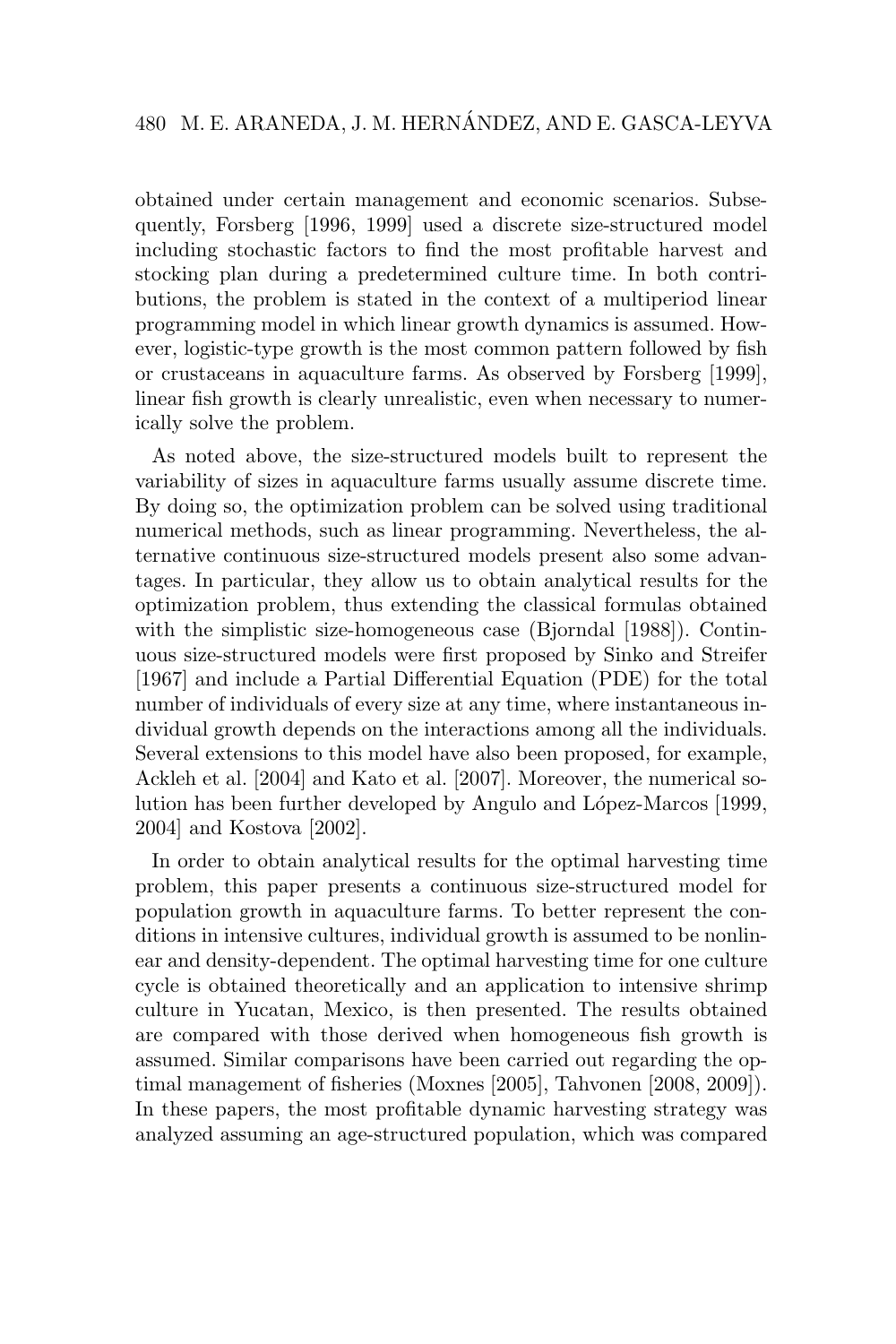with the recommendations obtained using a homogeneous or "biomass" model. The results showed that the steady state of the biomass is lower if the biomass model is utilized in the predictions, while the optimal harvesting solutions derived using the age-structured model may present nonmonotonous paths, such as limit cycles or pulse fishing, which are not usually presented with size-homogeneous models. In the context of aquaculture farms, analytical results for optimal harvesting time with a simple linear size-heterogeneous model was calculated by Gasca-Leyva et al. [2008], whose results indicated that the farmer should keep the fish longer in culture if size-heterogeneity is taken into account. This paper extends the above findings to the more realistic case of a nonlinear model, in which both growth and mortality rates are dependent on the total number of individuals.

**3. The biological models.** This paper includes two models to represent the growth of biological actives (e.g., forest, fish, or livestock), although for notational convenience, the text refers solely to fish culture. The first model assumes that all organisms present an identical weight and growth pattern throughout the culture span. This condition ignores the existence of size (weight) variability in the same cage or pond. Hence, the population can be represented by a single individual, from the initial stocking to the harvesting time. This, indeed, has been the most common way of modeling fish growth in aquaculture.<sup>2</sup> Given the size of the representative at time  $t, x(t)$ , growth is defined in the following differential equation:

(1) 
$$
\dot{x} = g(x, \bar{N}), x(t_0) = x_0,
$$

where  $N(t)$  indicates the total number of individuals at time *t*,  $t_0$  and  $x_0$  are the initial time and stocking size, respectively. Thus, fish growth depends not only on the fish size, but also on the density in the pond or cage. Function *g* is assumed to be continuously differentiable on  $[0, \omega] \times [0, +\infty)$  with  $q(\omega, N) = 0, \forall N > 0$ , where  $\omega$  is the maximum size a fish can reach  $(\omega < \infty)$ . The dependence on size is normally quadratic-shaped, that is, it describes a concave function with a unique maximum in the interval  $(0,\omega)$ . In general, a negative relationship between density and growth is expected in absolute and size-relative terms  $g_{\bar{N}} < 0$ ,  $(g/x)_{\bar{N}} < 0$ . Some previous theoretical and empirical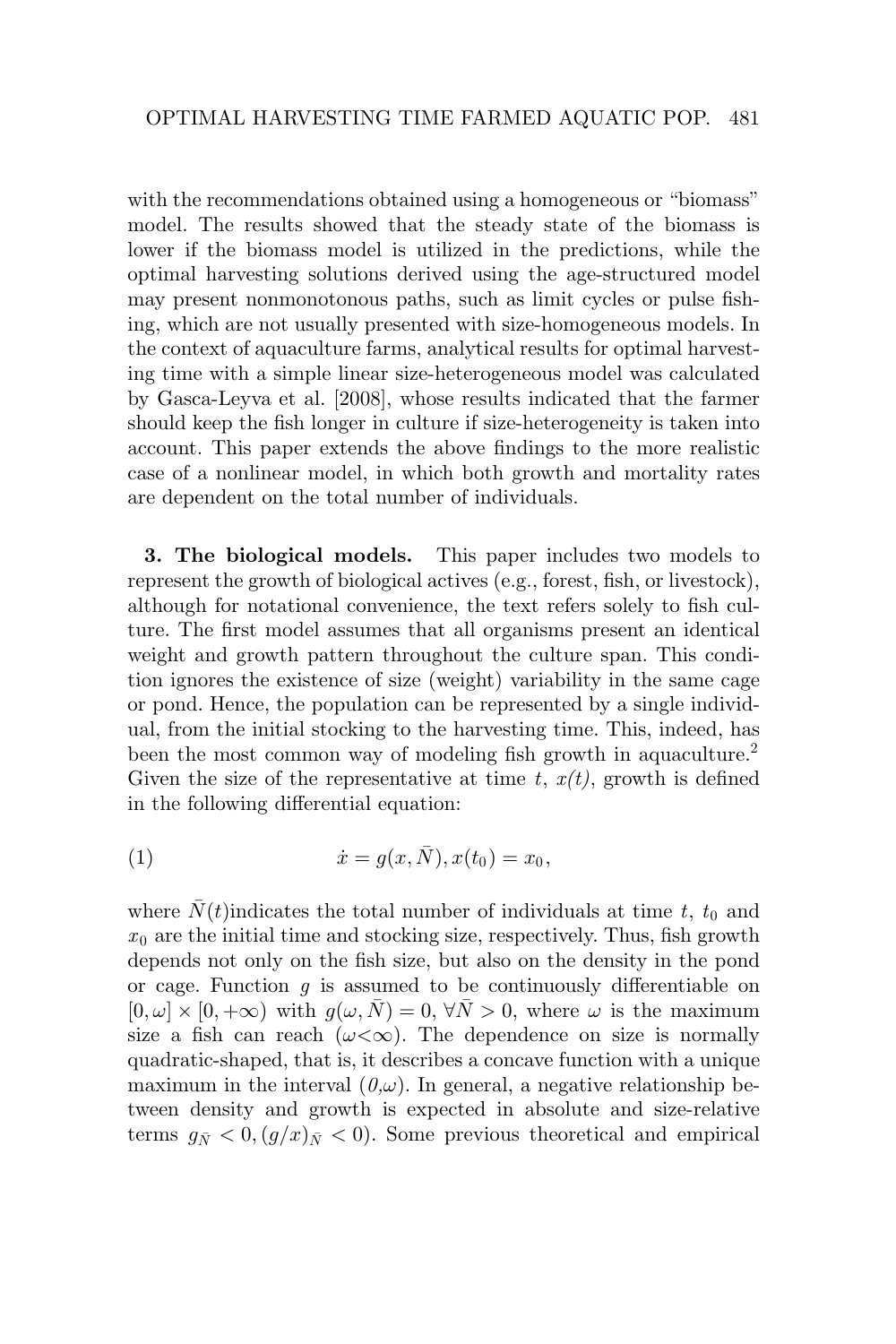models have included this factor in fish growth (Hean [1994], Heaps [1995], Lorenzen [1996]).

The mortality rate of individuals,  $\mu(\bar{N})$ , is assumed to be nonnegative, bounded, continuously differentiable and positively dependent on the population density  $\mu_{\bar{N}} > 0$ . Thus, the total number of individuals evolves in accordance with the expression

(2) 
$$
\dot{\overline{N}} = -\mu(\bar{N}) \bar{N}, \ \bar{N}(t_0) = \bar{N}_0,
$$

where  $\bar{N}_0$  is the number of individuals at time  $t = t_0$ . The system (h) =  $(1)$ ∪ $(2)$  defines the dynamics of fish size and the number of individuals jointly, and is termed a *size-homogeneous model* or *system (h)*.

The second model relaxes the hypothesis of identical growth and weight of individuals. Accordingly, at any time different sizes are present in the culture and it is not possible to single out a representative fish. It is assumed that the total number of individuals at the initial time  $t = t_0$  follows a (probabilistic) density function in the interval of possible sizes,  $\nu_0(x)$ ,  $x \in [0, \omega]$ . Following the size-structured model presented by Sinko and Streifer [1967], the number of individuals at time *t* with size *x*,  $N(t,x)$ , obeys the nonlinear partial differential equation

$$
N_t(t, x) + (g(x, \bar{N})N(t, x))_x = -\mu(\bar{N})N(t, x), \ 0 < x < \omega, \ t > t_0,
$$
\n
$$
(3) \ N(t_0, x) = \bar{N_0}\nu_0(x),
$$
\n
$$
N(t, 0) = 0.
$$

The latter equation in (3) indicates that there is no reproduction or replacement of individuals in the lifetime of the culture. The mortality rate is identical to the *size-homogeneous model* and every individual follows the same growth pattern described in equation (1). The total number of individuals is

$$
\bar{N}(t) = \int_0^{\omega} N(t, x) dx.
$$

The system  $(H) = (1) \cup (3)$  is an extension of system  $(h)$ , in which an initial distribution size  $N(t_0, x)$  is assumed. Equation (2) is obtained by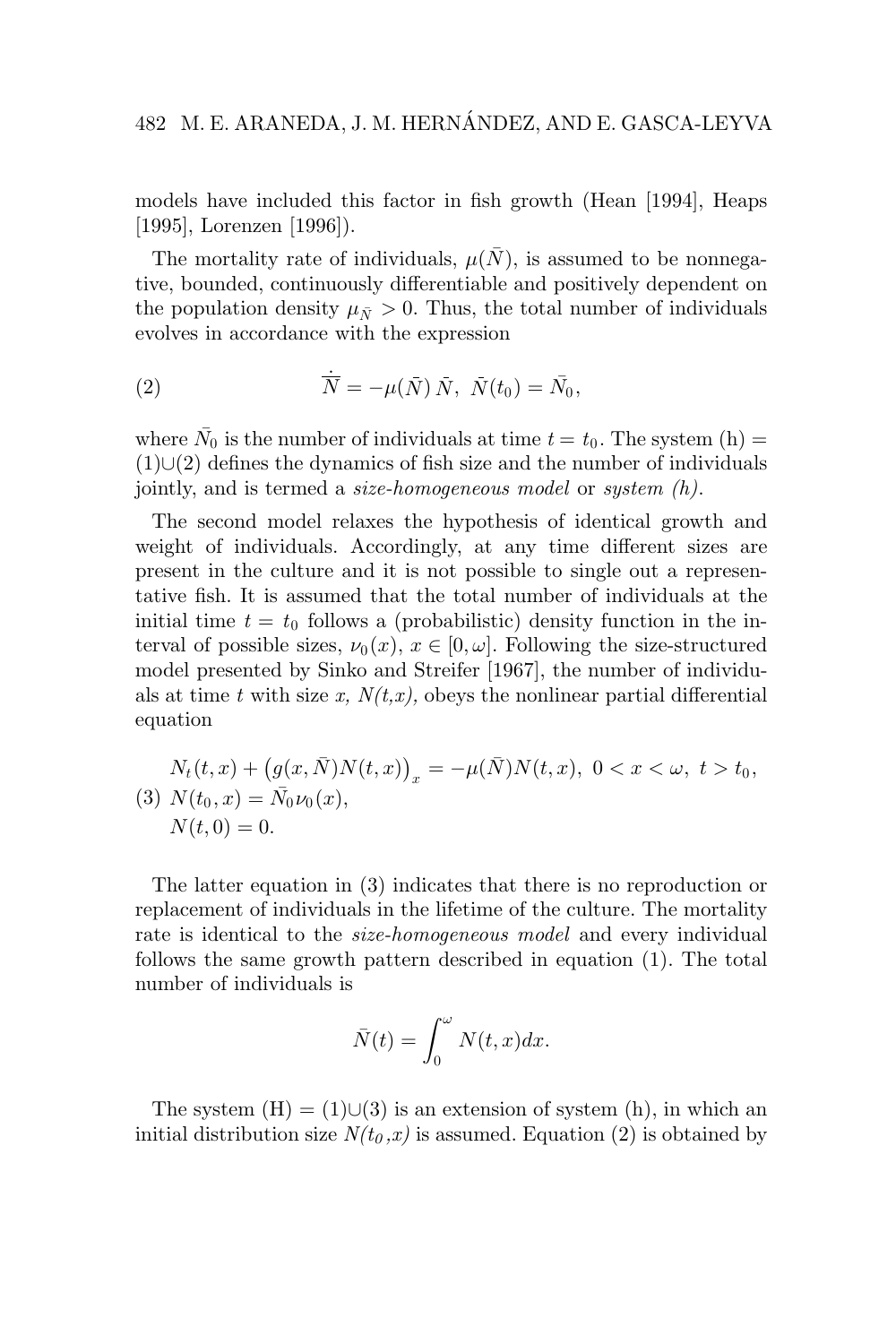integrating equation  $(3)$  with respect to size  $x$  (the proof for this is given in the Appendix). This second model is called the *size-heterogeneous model* or *system (H)*. A formal definition of the solution of system (H), together with existence and uniqueness results, has been stated by Calsina and Saldaña [1995]. Recently, Veliov [2008] has extended these results to a broader context of dynamic optimization. The Appendix section presents the analytical conditions for the functions to ensure the existence and uniqueness of solutions to system (H).

System (H) assumes that only the initial distribution  $\nu_0(x)$ , the mortality rate and the total number of individuals determine the future distribution of sizes over time. The weight of some individuals does not influence mortality or the growth of other sizes. However, this is not the case for real populations. Size variability is dependent on the size distribution not only at the beginning of the culture, but also at certain periods afterward. Specifically, larger fish normally grow faster in the initial stages of the lifecycle. This phenomenon is called *growth depensation* and is related to dominance effects and the hierarchy ranging from the bigger individuals to the smaller ones in high-density environments (Kjartansson et al. [1988], Gadagkar [1997], Haran et al. [2004], Arnold et al. [2006], Gurney et al. [2007]). However, competition and negative social interaction can decrease after some time and a stage of *growth stabilization* can then follow. This is due to the appearance of new dominant organisms and the stabilization of social hierarchies, which leads to individuals' growth showing similar patterns, independent of their size (Barbosa et al. [2006], Peacor et al. [2007b]). Figure 1 illustrates the two stages of fish growth in accordance with these empirical findings. Growth depensation spans from the beginning of the culture to time  $t = t_0$ . Following this time, size-heterogeneity is stabilized and system (H) can validly explain the population dynamics.

To test the growth pattern described in Figure 1 in a real culture, the relationship between the Coefficient of Variation  $(CV(t))$  of fish sizes and the growth rate was examined. Given  $\bar{x}(t)$  the mean size of individuals at time *t* obtained from real data, *CV(t)* is defined by the quotient between the standard deviation of sizes at time *t*,  $\sigma_{\bar{x}}(t)$ , and the mean size, that is,  $CV(t) = \sigma_{\bar{x}}(t)/\bar{x}(t)$ . Thus, this coefficient indicates the size dispersion in percentage terms for every fish size. If the growth pattern of individuals in the cage or pond follows the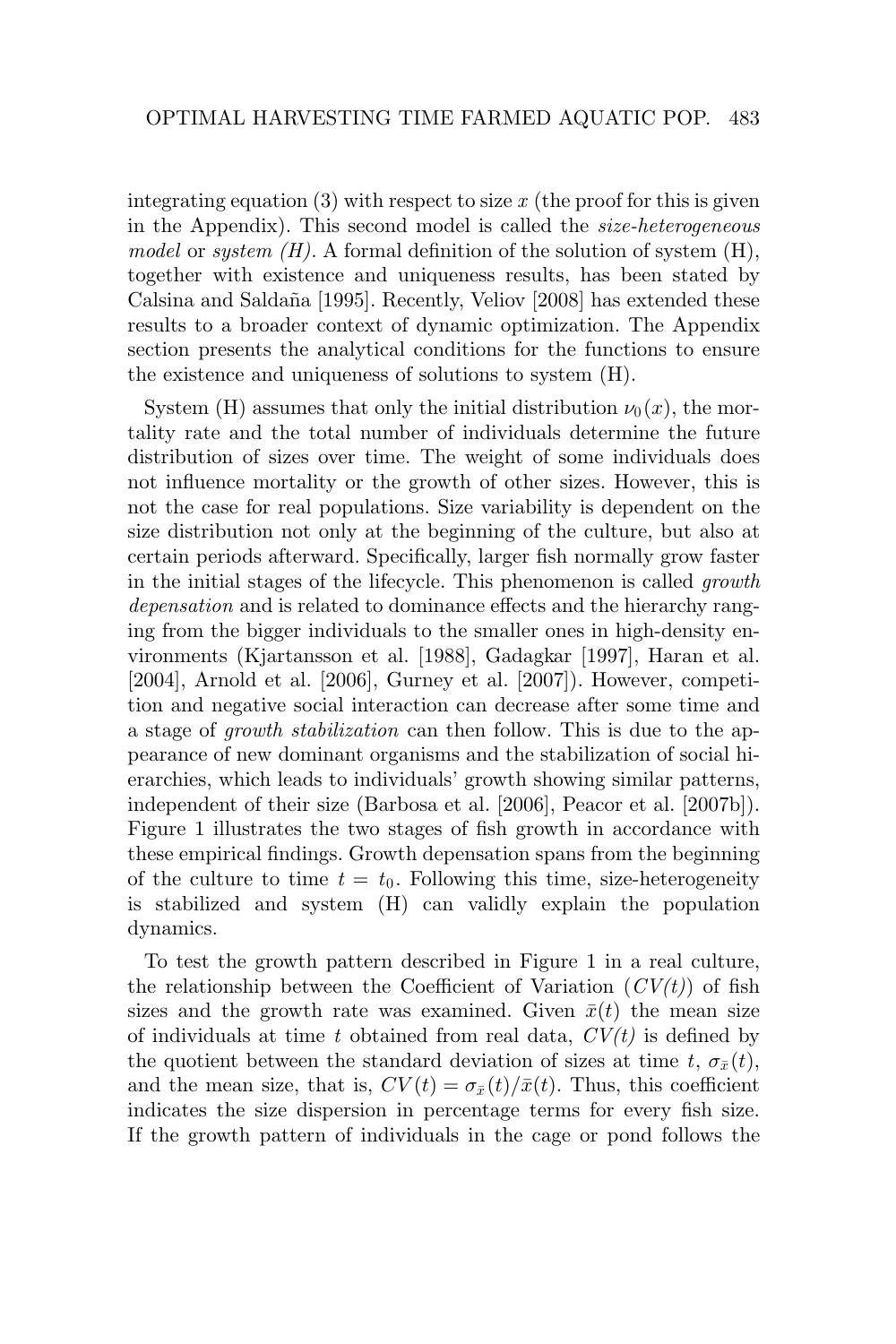

FIGURE 1. Growth depensation  $(t < t_0)$  and stabilization period  $(t > t_0)$  in high-density populations.

linear version of equation (3), that is,  $g(x, \bar{N}) = g(x)$  and  $\mu(\bar{N}) = \mu >$ 0, the "relative size variation will change in proportion to the relative change in the per unit size growth rate" (Peacor et al. [2007a]). In mathematical terms, this assertion means

(4) 
$$
\frac{CV(t)}{CV(t_0)} \cong \frac{g(\bar{x})/\bar{x}}{g(\bar{x}_0)/\bar{x}_0}.
$$

Equation (4) was proven by Peacor et al. [2007a], with the assumption that the mortality rate is zero. This equation holds if a nonlinear mortality rate  $\mu(\bar{N})$  is assumed, but the relationship is not assured if the growth function is density-dependent. Nevertheless, equation (4) will be used to obtain an indication of the fitness of the empirical data to the size-structured model. Both sides of the equation can be estimated from the data and, if statistically similar values in the culture period at a given time  $t_0$  are adopted, the size-structured model  $(3)$  with linear *g* can be accepted. The nonlinear version is tested by validation.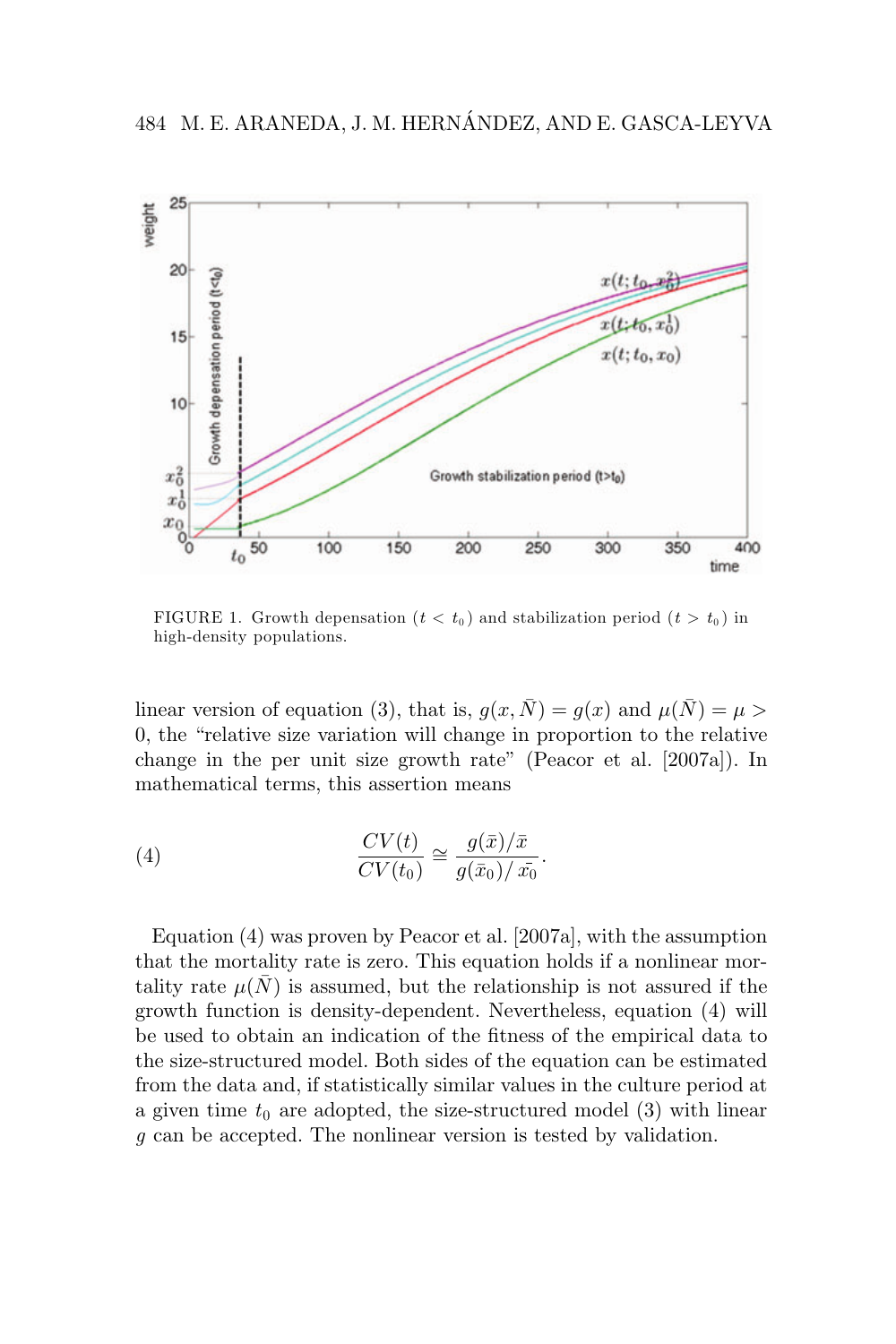**4. Analytical results.** In this section, theoretical results for the optimal harvesting time, assuming models (h) and (H), are derived. The results obtained are extensions of those presented in Bjorndal [1988].

Optimal management is dependent on the structure of revenues and costs in the farm. In these models, a positive relationship between fish price and size is assumed, that is, larger sizes are more highly valued by the market. Function  $p(x)$  represents the price per gram of a fish with size  $x \, (p'(x) > 0)$ . Additionally, farms incur an operation cost per individual during the culture span. This cost,  $C(x, N)$ , includes feeding and energy costs, which are dependent on fish size and density in the cage. It is assumed that the cost per individual decreases with density, that is,  $C_{\bar{N}} < 0$ .

For simplicity, a single culture cycle is considered. The evaluation of the economic conditions also depends on the specific model. For the *size-homogeneous model*, the accumulated costs are given by

$$
C_h(t) = \int_{t_0}^t e^{-r\tau} C(x(\tau), \bar{N}(\tau)) \bar{N}(\tau) d\tau,
$$

where parameter r represents the discount rate in the economy. Therefore, the farmer's problem is to determine the harvesting time *t*<sup>h</sup> at which the present value of the net revenue obtained by harvesting all the biomass is maximal, that is,

$$
\operatorname*{Max}_{t>t_0}\pi = p(x(t))x(t)\bar{N}(t)e^{-rt} - \int_{t_0}^t e^{-r\tau}C(x(\tau),\bar{N}(\tau))\bar{N}(\tau)d\tau.
$$

The first-order condition for the solution of this problem is obtained by differentiating with respect to time the expression on the right-hand side and equating to zero. After some calculation and simplifications, it can be deduced that the optimal harvesting time necessarily satisfies the equation

(5) 
$$
p'(x(t^h))g(x(t^h), \bar{N}(t^h))x(t^h) + p(x(t^h))g(x(t^h), \bar{N}(t^h))
$$

$$
= (r + \mu(\bar{N}(t^h)))p(x(t^h))x(t^h) + C(x(t^h), \bar{N}(t^h)).
$$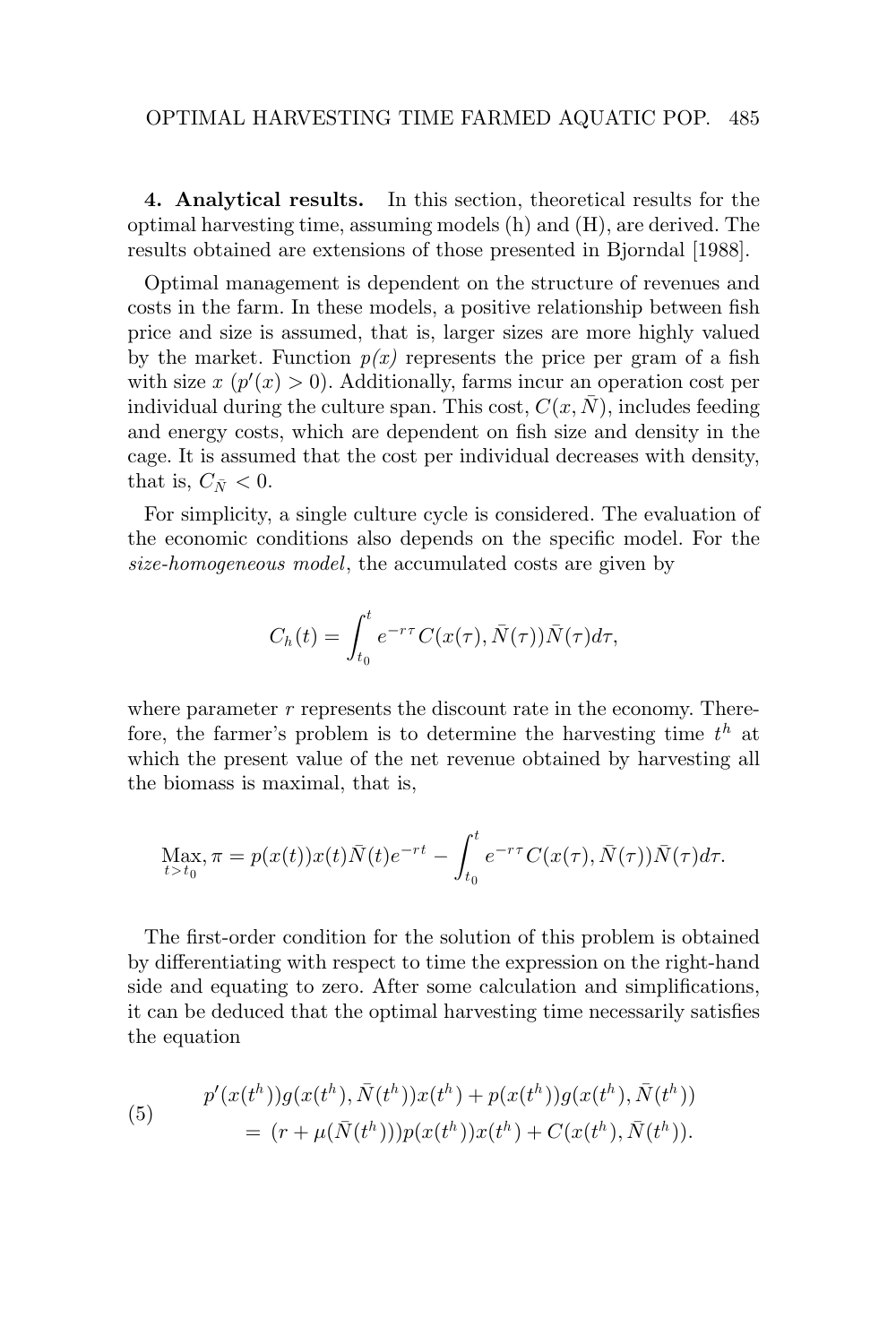# 486 M. E. ARANEDA, J. M. HERNANDEZ, AND E. GASCA-LEYVA ´

Dividing the two terms by the individual market value,  $(p(x)x)$ , it follows that

(6)  
\n
$$
\frac{p'(x(t^h))}{p(x(t^h))}g(x(t^h), \bar{N}(t^h)) + \frac{g(x(t^h), \bar{N}(t^h))}{x(t^h)} = (r + \mu(\bar{N}(t^h))) + \frac{C(x(t^h), \bar{N}(t^h))}{p(x(t^h))x(t^h)},
$$

which is a simple extension of the results presented in Bjorndal [1988]. The left-hand side of the expression represents the marginal revenue obtained by leaving the fish growing in the cage for one day more than *t*<sup>h</sup> , while the right-hand side represents the marginal cost incurred thereby. From this equation alone, the effect of increasing culture densities on the optimal harvesting time is unclear due to diverse and contrary effects. On the one hand, an increase in the culture density would produce a decrease in the marginal revenue, since fish growth in both relative and absolute terms would be inhibited  $(q_{\bar{N}} < 0, (q/x)_{\bar{N}} < 0)$ . On the other hand, the direction of change in the marginal cost is not apparent, since the mortality rate would increase and individual operation costs would decrease when culture density is increased. Therefore, the net effect on the optimal harvesting time will depend on the particular functions empirically estimated.

The same argument made by Gasca-Leyva et al. [2008] reveals the existence of a maximum among the possible solutions of (6). Let us denote the difference between the left and the right-hand sides of equation (6) in time *t* by  $\xi(t)$ . At the beginning of the culture, growth rates are usually low and costs high, due to the presence of fixed costs, and so  $\xi(t_0) < 0$ . For  $t >> t_0$ , the fish weight reaches values close to  $\omega$ , and so  $\xi(t) < 0$  again, since  $g(\omega, \overline{N}) = 0$ . It is assumed that the concavity of function  $g(., \bar{N})$  determines the shape of function  $\xi(t)$  (and this is so in the empirical application), which thereby increases from negative to positive values for small *t* and decreases to negative ones when  $x(t)$  approaches  $\omega$ . Therefore, function  $\pi$  achieves a local minimum for low values of *t* (and *x* )*,* and then a local maximum at a certain time *th*. This local maximum is global if  $\pi(t^h) > \pi(t_0)$ . In other case, the commercial activity is unprofitable.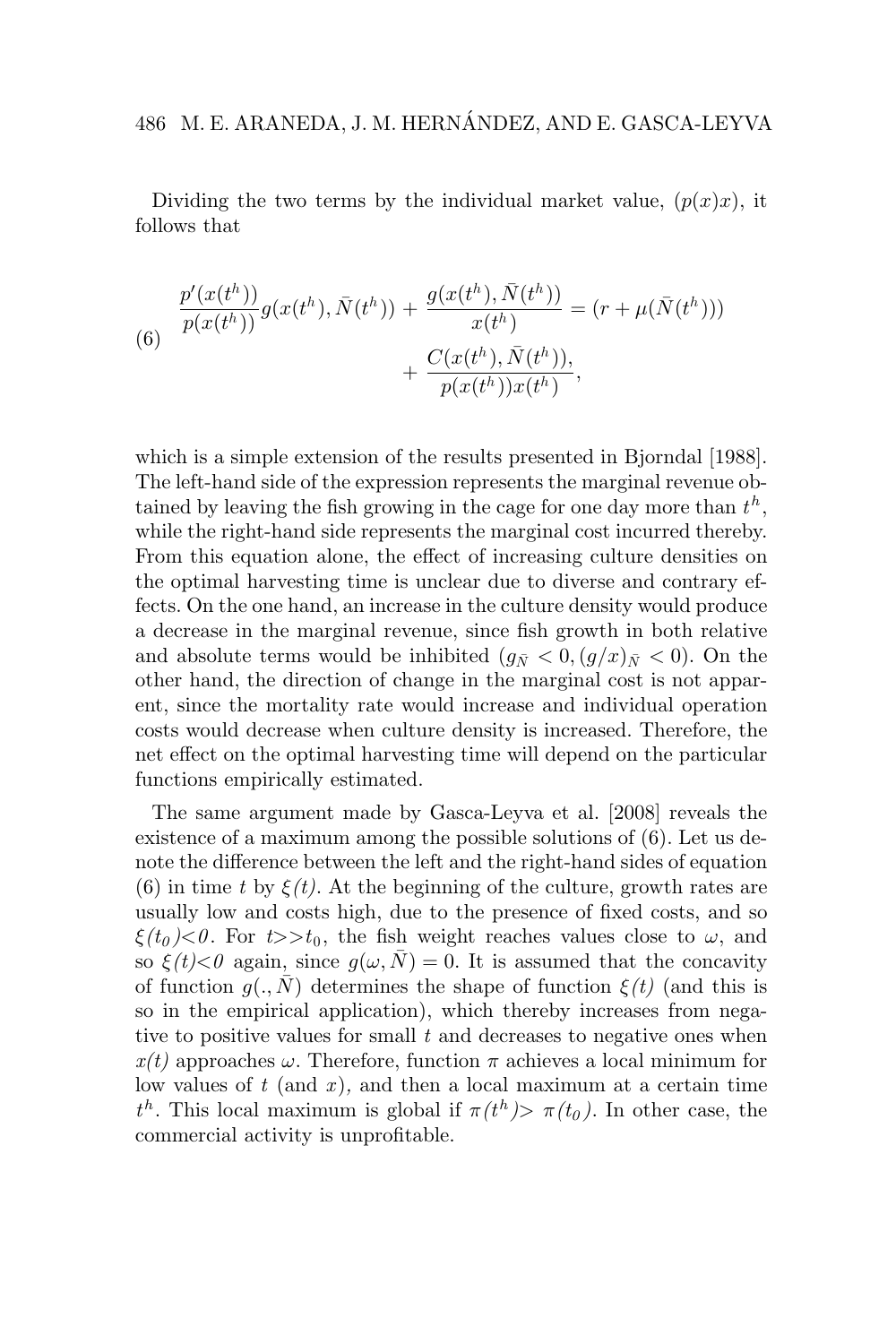For the *size-heterogeneous model*, the accumulated operational cost at time *t* is given by the formula

$$
C_H(t) = \int_{t_0}^t e^{-r\tau} \int_0^{\omega} C(x, \bar{N}(\tau)) N(\tau, x) dx d\tau.
$$

The revenue at time *t* is given by

$$
R_H(t) = e^{-rt} \int_0^{\omega} p(x)x N(t, x) dx,
$$

which is only evaluated at the harvesting time. The farmer's problem is again to determine the harvesting time  $t^H$  at which the net revenue  $\Pi = R_H(t) - C_H(t)$  is maximal. By applying the first-order condition to  $\Pi$  and using equation (3), the following equation is obtained,

$$
\int_0^{\omega} p(x)xN_t(t^H, x)dx - \int_0^{\omega} (rp(x)x + C(x, \overline{N}(t^H))) N(t^H, x)dx = 0
$$
\n(7)

Using equation (3), the first term in the previous equation is transformed into

$$
\int_0^{\omega} p(x)xN_t(t^H, x)dx = -\int_0^{\omega} \mu(\bar{N}(t^H))p(x)xN(t^H, x)dx
$$

$$
-\int_0^{\omega} p(x)x(g(x, \bar{N}(t^H))N(t^H, x))_x dx.
$$

After integrating the last term above by parts and observing that  $q(\omega, \bar{N}(t)) = 0$ , it follows that

$$
\int_0^\omega p(x)xN_t(t^H, x)dx = -\int_0^\omega \mu(\bar{N}(t^H))p(x)xN(t^H, x)dx + \int_0^\omega (p'(x)x + p(x))g(x, \bar{N}(t^H))N(t^H, x)dx.
$$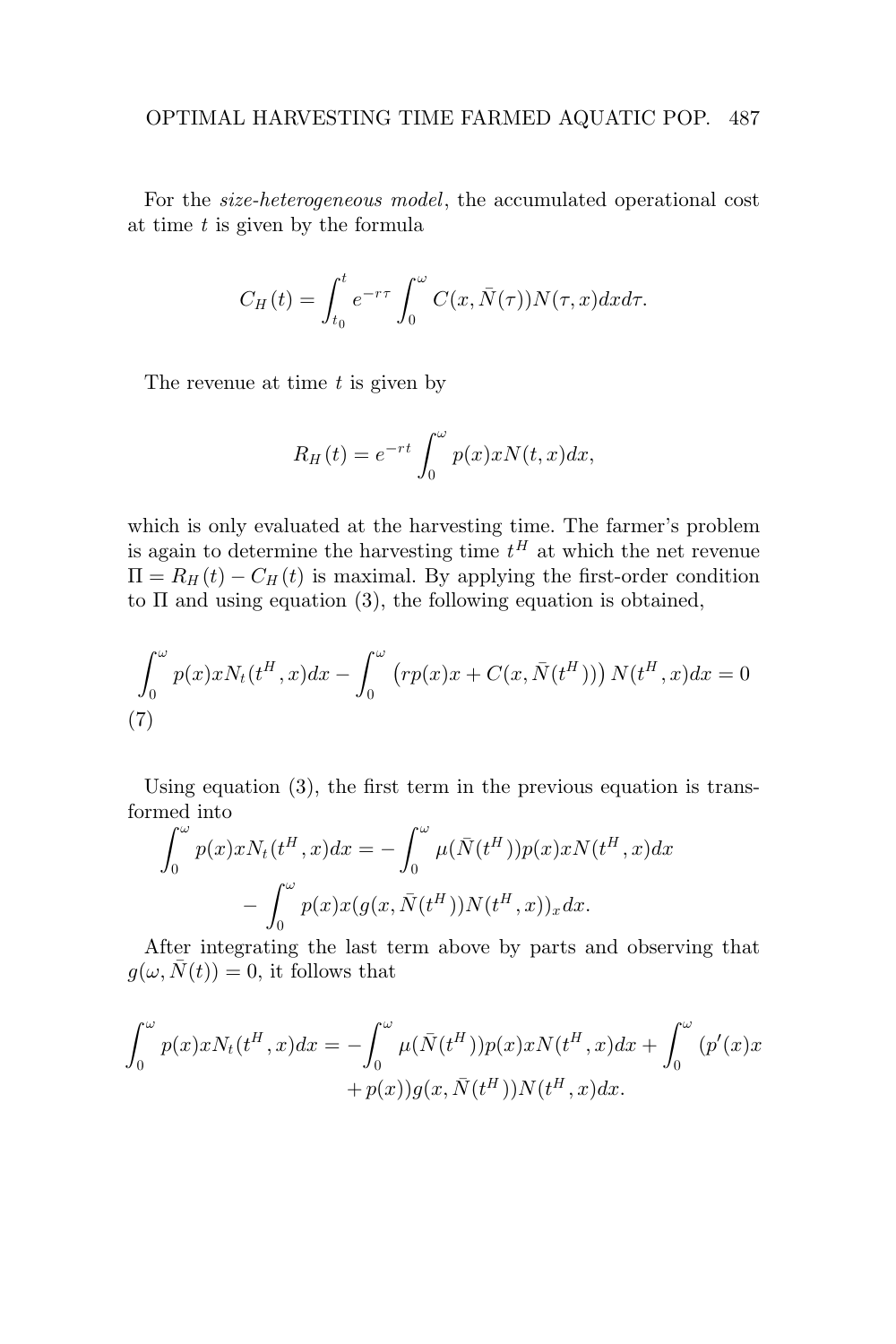Therefore, equation (7) can be written as,

(8) 
$$
\int_0^{\omega} [(p'(x)x + p(x))g(x, \bar{N}(t^H)) - (r + \mu(\bar{N}(t^H)))p(x)x - C(x, \bar{N}(t^H))]N(t^H, x)dx = 0.
$$

This condition is an extension of equation (5), assuming heterogeneous sizes in the culture. In order to find  $t^H$ , it is first necessary to integrate equation (3). A more direct condition can be obtained by simplifying equation (8). Let us name  $x(t; t_0, x_0)$  or *characteristic curve in*  $(t_0, x_0)$  the solution of the growth equation  $(1)$ .<sup>3</sup> By performing the change of variable  $x = x(t; t_0, x_0)$ ,  $dx = \frac{\partial x(t; t_0, x_0)}{\partial x_0} dx_0$  in equation (8) and applying the general solution of (3) and Lemma 1 presented in the Appendix, it follows that

$$
\int_0^{\omega} \left[ \left( p'(x(t^H; t_0, x_0)) x(t^H; t_0 x_0) + p(x(t^H; t_0, x_0)) \right) \times g(x(t^H; t_0, x_0), \bar{N}(t^H)) \right] \times g(x(t^H; t_0, x_0), \bar{N}(t^H))
$$
\n
$$
- (r + \mu (\bar{N}(t^H))) p(x(t^H; t_0, x_0)) x(t^H; t_0, x_0) - C (x(t^H; t_0, x_0), \bar{N}(t^H))] \nu_0(x_0) dx_0 = 0.
$$

The optimal harvesting time  $t^H$  can therefore be calculated from the characteristic curves and the total number of individuals, that is, from the solution to system (h) = (1)∪(2) and the initial distribution of the individuals,  $\nu_0(x)$ . The expression in brackets in equation (9) is similar to that one in equation  $(5)$ . The existence of local maximum  $t^H$  of the revenue function  $\Pi$  among the solutions of (9) is guaranteed by following the same reasoning given for the size-homogeneous model. Again, this local maximum is global if  $\Pi(t^H) > \Pi(t_0)$ , that is, when it is profitable to culture fish after the growth depensation period.

### **5. Empirical application.**

**5.1. Shrimp culture in fresh water in Mexico.** To obtain an empirical estimation of the above models, information was used from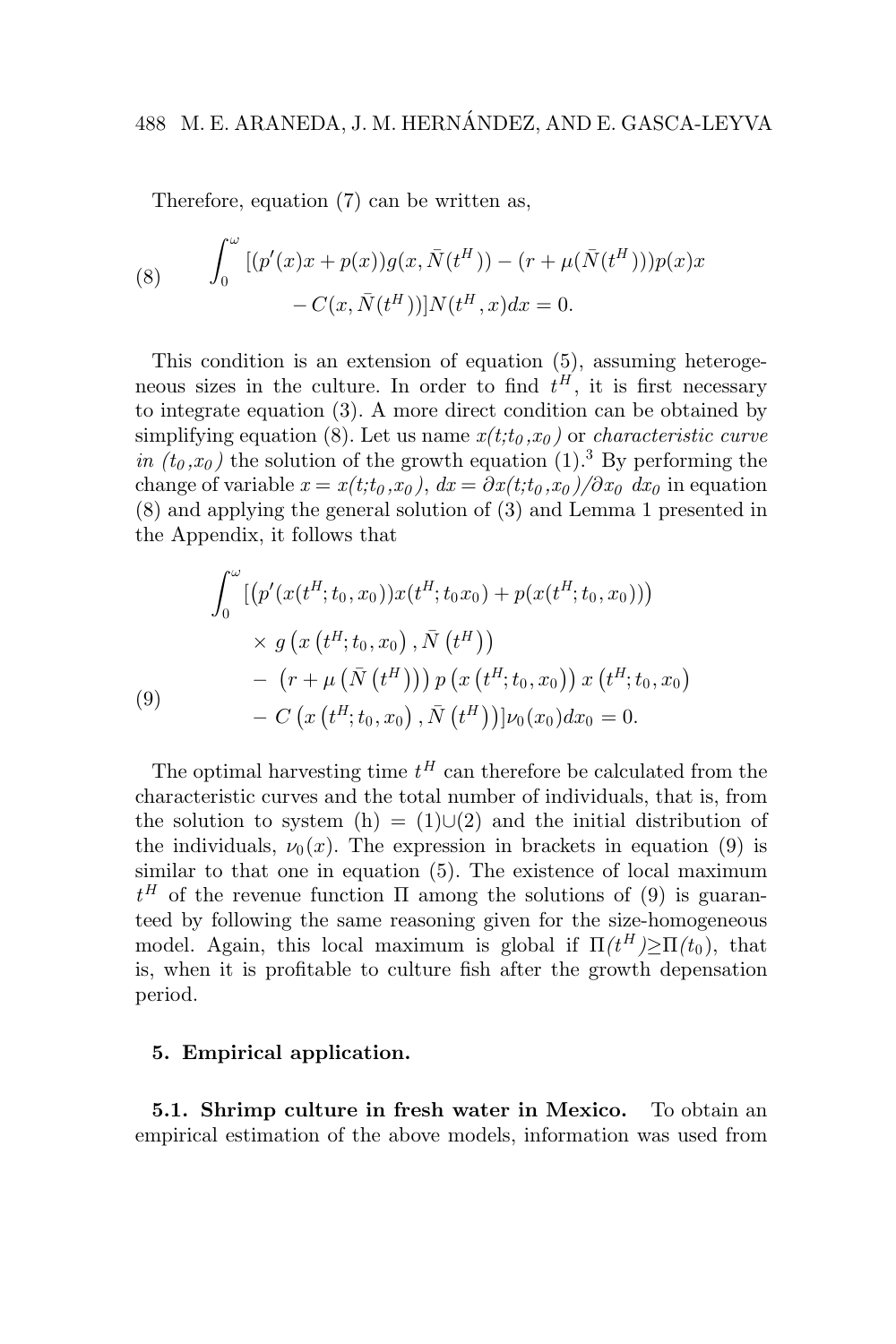two experiments involving different stocking densities of shrimp culture in fresh water. Both experiments were carried out at the Experimental Unit of the University Marista de Mérida, Mexico. In the first one, densities of 90, 130 and 180 shrimps/m2 were stocked, with an average shrimp size of  $0.48 \pm 0.03$  g. The initial densities for the second experiment were 230, 280, and 330 shrimps/ $m^2$  with an average size of  $0.41 \pm 0.04$  g. Juvenile shrimps were randomly distributed in nine tanks, with three samples for each treatment. Organisms were fed with balanced feed supplied by Purina (Camaronina, Agribrands, Mexico), with a protein content of 35%. Water temperature and the concentration of dissolved oxygen were measured three times daily, while nitrites, pH and nonionized ammonia were measured weekly. Weight and mortality were also estimated weekly. More details of the experimental conditions can be found in Araneda et al. [2008] and Araneda [2010].

**5.2. Model estimation.** The growth function (1) was estimated from the data. Various standard expressions were tested, such as those of von Bertalannfy and by Gompertz, slightly modified to include the density effect. The best statistical results were obtained with the function

(10) 
$$
g(x,\bar{N}) = 0.056e^{-0.030(L_n(\bar{N}))^2}x^{0.60} - 0.003xLn(x),
$$

where *A* is the total culture area  $(A = 40.132 \text{ m}^2)$ . The mortality rate was assumed to be exclusively dependent on the total number of individuals. The estimated function is  $\mu(\bar{N}) =$  $1/A(-0.99 + Ln(\bar{N}/A)^{-0.008})$ . The statistical results showed that all the parameters are significant and with the expected sign, that is, positive with a probability higher than 0.95. To validate the model, a comparison analysis of the estimated growth and mortality with the empirical data was performed and satisfactory results were obtained (see the Appendix).

To confirm the reliability of system (H), the existence of a growth depensation period for the empirical data was tested. Samples of sizes for the different treatments were stratified into three groups (small, medium, and large) and equation (4) was tested by changing time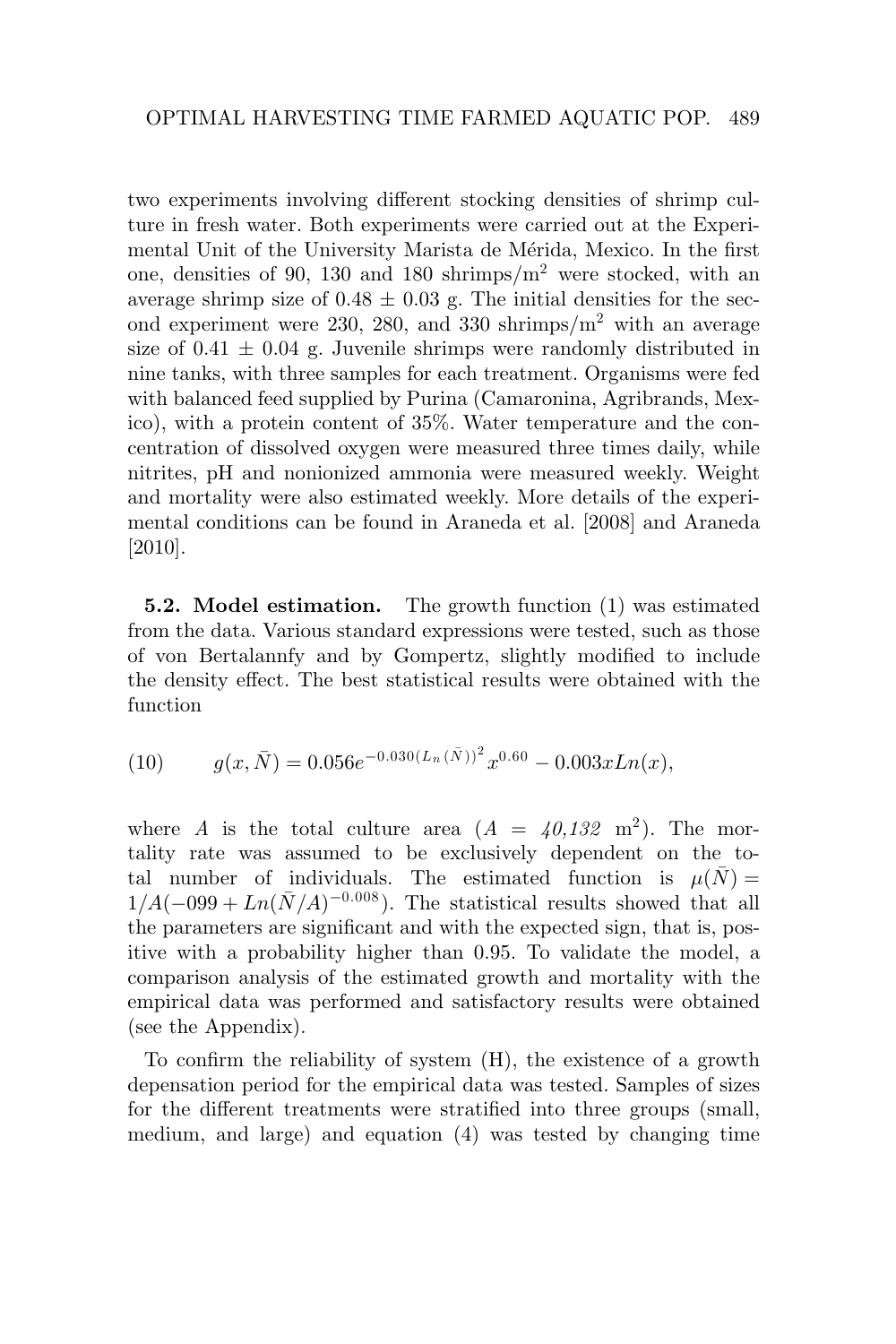|                                               | Growth depensation<br>period |                       | Size distribution at time $t_0$ |                         |                  |       |
|-----------------------------------------------|------------------------------|-----------------------|---------------------------------|-------------------------|------------------|-------|
| Initial density<br>$(\text{individuals}/m^2)$ | $\bar{x}_0$<br>(g)           | $t_o$<br>$\rm (days)$ | $\gamma^{\rm a}$                | $[x_0^0, x_0^1]$<br>(g) | $\alpha^{\rm b}$ | β     |
| 90                                            | 2.21                         | 35                    | 1.071                           | [1.54, 4.02]            | 1.814            | 1.835 |
| 130                                           | 2.14                         | 42                    | 1.111                           | [1.78, 4.07]            | 2.988            | 3.164 |
| 180                                           | 2.50                         | 70                    | 1.162                           | [1.09, 5.31]            | 4.018            | 2.794 |
| 230                                           | 2.55                         | 77                    | 0.946                           | [2.40, 4.95]            | 2.360            | 2.895 |
| 280                                           | 2.43                         | 84                    | 1.079                           | [1.52, 5.46]            | 2.648            | 3.691 |
| 330                                           | 2.38                         | 84                    | 1.054                           | [1.43, 4.61]            | 2.400            | 2.401 |

TABLE 1. Estimated growth depensation period  $(t_0)$ , mean size  $(\bar{x}_0)$ , regression coefficient  $\gamma$  (equation (11)), range of sizes at time  $t_0$  ( $[x_0^0, x_0^1]$ ) and size

distribution at time  $t_0$  (equation (12)) for six different initial culture densities.

<sup>a</sup> Estimated regression coefficient (equation (11)) for time  $t_0$  indicated in the previous column. The p-values are lower than 0.0001 for the six initial densities analyzed, showing that parameter  $\gamma$  is not different to one at a 99.9% level of sig-<br>nificance. The coefficient of determination  $R^2$  ranges between 0.833 and 0.913.  $b$  Estimated values for the parameters of the beta function (equation (12)). The Kolmogorov-Smirnov test for goodness of fit was performed, accepting the null hypotheses of agreement of data distribution with the beta distribution function at 0.05% level of significance.

 $t_0$  from the stocking time onwards. A simple linear regression model relating both sides of equation (4) was then tested,

(11) 
$$
\frac{CV(t)}{CV(t_0)} = \gamma \left[ \frac{\hat{g}(\bar{x})/\bar{x}}{\hat{g}(\bar{x}_0)/\bar{x}_0} \right] + \varepsilon,
$$

where  $\gamma$  is the regression coefficient and  $\varepsilon$  is the residual. The results for the different treatments are presented in the first four columns of Table 1, showing the time  $t_0$  when the estimated regression coefficient was closest to one. As can be observed, this initial time varies with the treatments, but the corresponding initial mean size falls by 2.14 to 2.55 g. The coefficient of determination  $R^2$  was higher than 80% and parameter  $\gamma$  was not different to one, at a 99.9% level of significance.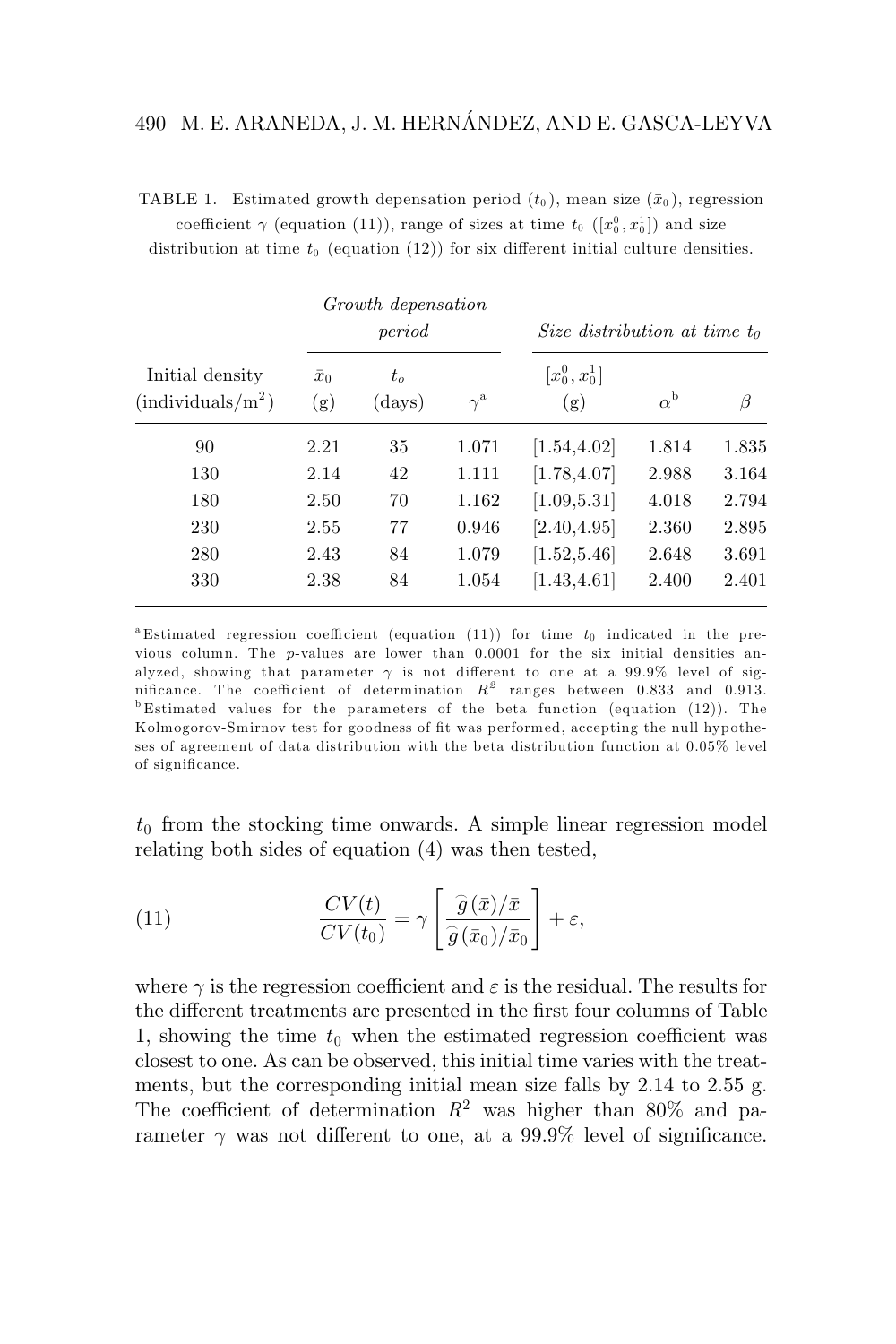These results suggest that a cohort growth depensation period is present until the mean size reaches values slightly over 2 g.

To check the fitness of the growth equation (10) to the stratified data, a validation test was carried out. The results show that better validation results are obtained by assuming heterogeneous growth from time  $t = t_0$  than by assuming homogeneous growth from the beginning of the culture (see the Appendix).

As shown in Table 1, the estimated time  $t_0$  is positively dependent on the initial culture density. The higher the initial number of individuals in the cage or pond, the longer the growth depensation period. The size distribution at this time represents the initial distribution  $\nu_0(x)$  in system (H). A beta function was chosen to describe  $\nu_0(x)$  for all the treatments, since this function is positive in a bounded interval and can adopt multiple graphical forms. Therefore, the initial distribution follows the expression

$$
(12)\ \frac{\nu_0(x)}{x_0^1 - x_0^0} = \frac{1}{x_0^1 - x_0^0} \frac{\Gamma(\alpha + \beta)}{\Gamma(\alpha)\Gamma(\beta)} \left(\frac{x - x_0^0}{x_0^1 - x_0^0}\right)^{\alpha - 1} \left(1 - \frac{x - x_0^0}{x_0^1 - x_0^0}\right)^{\beta - 1},
$$
  

$$
x_0^0 < x < x_0^1,
$$

and is zero in the remaining values of  $x \cdot \Gamma(\cdot)$  is the gamma function,  $\alpha$ and  $\beta$  are the beta function parameters and  $x_0^0$  and  $x_0^1$  are the minimum and maximum sizes at the initial time  $t_0$ . The last three columns of Table 1 show the parameter estimations of the beta distribution for each treatment.

Before analyzing the economic implications of the size heterogeneity, a simulation of systems (h) and (H) is presented. The numerical solution of the nonlinear size-structured model (3) was obtained by implementing the algorithm proposed by Angulo and López-Marcos [2004] in MATLAB. The time and size step were set at 1 day and 0.01 g, respectively. Figure 2 shows the number of individuals after 400 days of culture for three different initial densities. The concave curves represent the size distribution at time  $t^* = 400$  obtained by applying the size-heterogeneous model (H), while the thick vertical lines indicate the average size at the same time obtained with the size homogeneous model (h). Thus, for example, assuming a stocking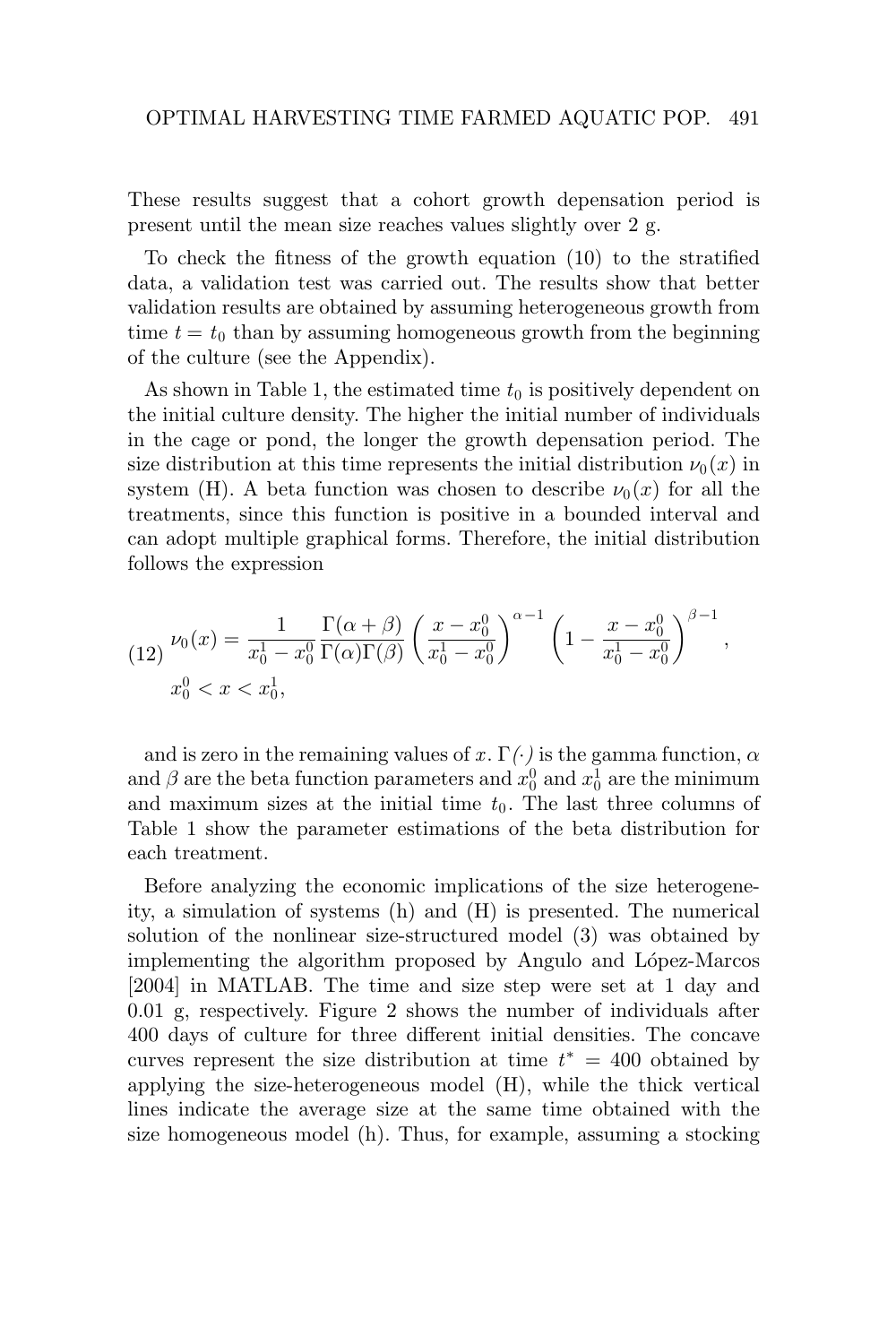

FIGURE 2. The number of individuals  $N(t^*,x)$  after  $t^* = 400$  days of culture for three different initial densities  $(D_0)$ . The concave colored curves represent the size distribution obtained with system (H) and the thick vertical lines indicate the final size obtained with system  $(h)$ . Notation ind./m<sup>2</sup> means individuals/ $m^2$ .

density of 90 individuals/m<sup>2</sup>, the average size reached at time  $t^* = 400$ by using system (h) is  $x^h = 19.58$  g, which decreases to  $x^h = 14.74$  g when the stocking density is 280 individuals/ $m^2$ . Therefore, higher culture densities give rise to lower sizes for the same culture span. However, size variability obtained with system (H) increases with the stocking density, as indicated by calculating at time *t*<sup>∗</sup> = 400 the coefficient of variation, which shows figures of 0.0105 and 0.0202 for the stocking density of 90 and 280 individuals/ $m^2$ , respectively.

Figure 3 shows the evolution of the number of individuals during the same culture cycle for the initial density of 180 individuals/ $m^2$ , so the growth depensation period is  $t_0 = 70$  days (see Table 1). The particular S-shaped growth function with respect to size is the origin of the two clearly apparent stages in the distribution of sizes within the culture span. As shown in the three dimensional surface, the initial distribution of sizes flattens in the middle of the culture cycle (at around 150–200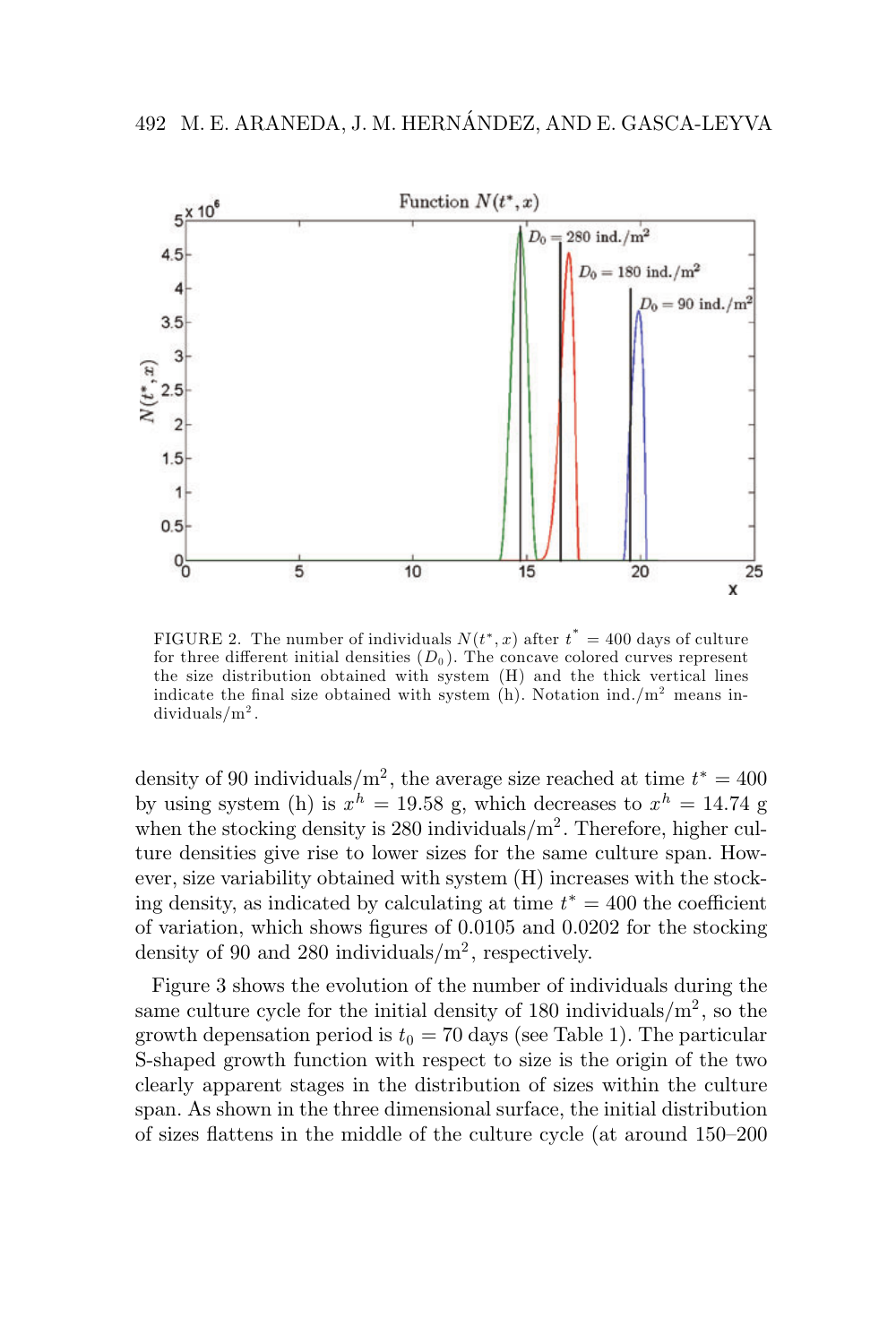

FIGURE 3. The number of individuals for the stocking density of 180 individuals/m<sup>2</sup>, starting from  $t_0 = 70$  until  $t^* = 400$  days.

days) and is increasingly pointed at the end of the period. As shown in Figure 2, the shape of the density distribution influences on the size variability of the culture. This phenomenon is not captured by homogeneous-growth models such as system (h) and can influence the optimal time to harvest all the individuals.

**5.3. Determining the economic parameters.** In this study, a recirculation system for the intensive culture of shrimp in fresh water is assumed. Two main sources of costs are considered: (a) Global harvesting cost,  $c_G$ , which is the sum of the harvesting cost  $(c_h)$ , commercialization  $(c_c)$ , and miscellanea  $(c_{mi})$  per individual; (b) Operational costs  $C(x, \bar{N})$ , which are divided into fixed, maintenance, feeding, and energy cost per individual. The global harvesting cost is constant and subtracted from the price, while the operational cost follows the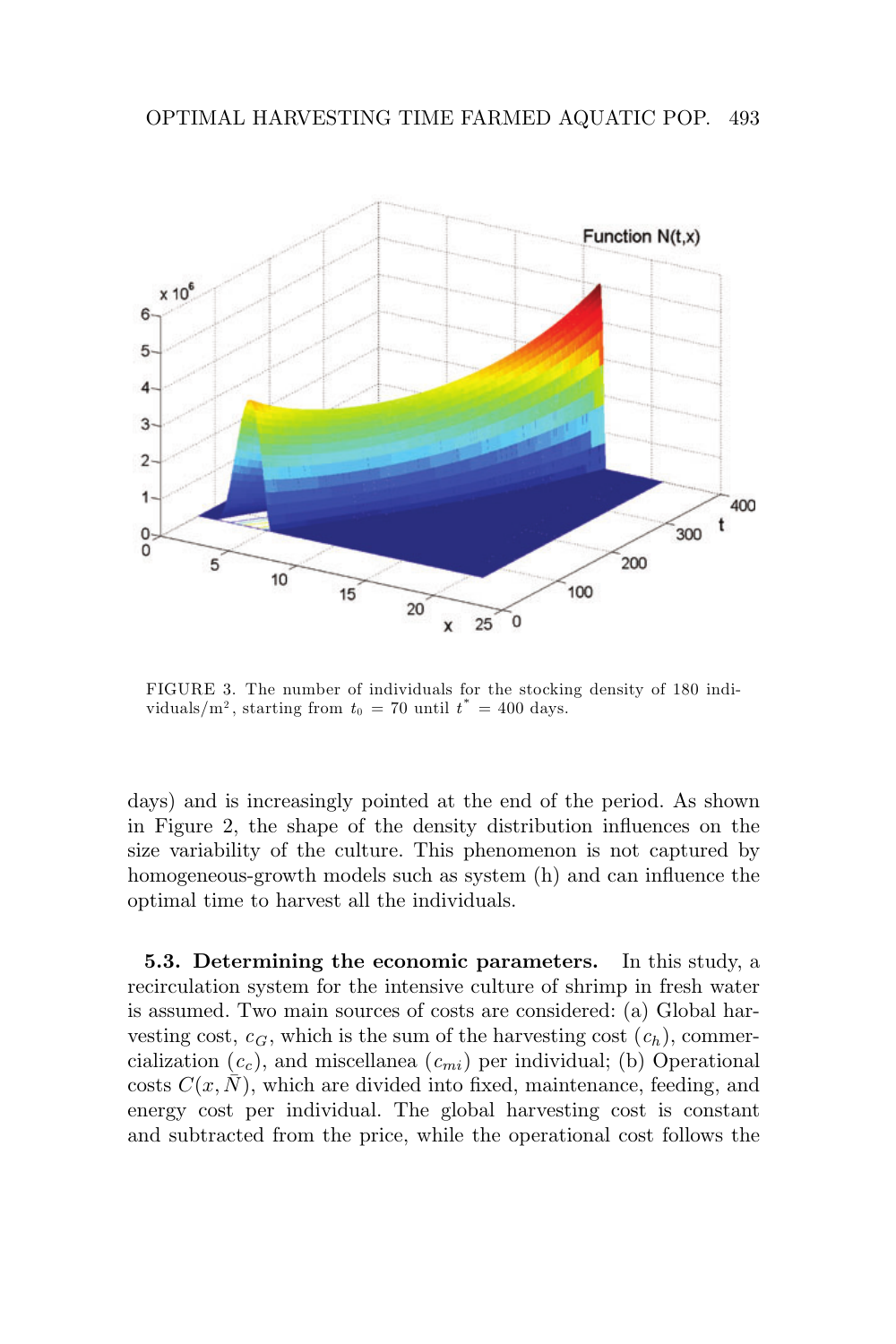expression,

$$
C(x,\bar{N}) = c_F \bar{N} + c_m x + c_f f(x,\bar{N}) + c_e (E_p(x,\bar{N}) + E_a(x,\bar{N})),
$$

where  $c_F$  represents the individual's fixed cost,  $c_m$  is the cost per gram of maintaining a *x* -size organism in the closed system of production (cost related to feeding management, replacements and registers of water quality, biometrics and equipment control),  $c_f$  is the feeding cost per gram and  $c_e$  is the unit cost of energy. Function  $f(x, \overline{N})$  represents the amount of food supplied to an organism of size  $x$ , which also depends on culture density. Functions  $E_p(x, \bar{N})$  and  $E_a(x, \bar{N})$  are the necessary pumping and aeration energy per individual of size x, respectively. The cost parameter estimations are shown in Table 2, together with the other economic parameters.

The quantity of food supplied to each organism depends on the conversion rate, that is, the amount of food necessary to achieve a 1 gram size increase, which is represented by  $\xi(x, \bar{N})$ . This parameter depends on size and density. The function for the conversion rate, which was estimated from the experimental information, is

$$
\xi(x,\bar{N}) = 0.221Ln(\bar{N}/A)x^{0.288}.
$$

Hence, the total amount of food per individual is described by

$$
f(x,\bar{N}) = \xi(x,\bar{N})g(x,\bar{N}).
$$

The water pumping rate was estimated using the recycling principle proposed by Huguenin and Colt [2002]. The daily ammonia production  $(P_{TAN})$  corresponds to the total amount of food supplied,  $P_{TAN}$  =  $\delta \cdot f(x, N)$ , where  $\delta = 0.03$  is the ammonia production rate (van Wyk et al. [1999]). Making use of the percentage of recirculated water  $(\chi)$ and the degree of biofilter efficiency  $(E_{fB})$ , an estimation of ammonia transport  $(M_b)$  is obtained, which follows the expression

$$
M_b(x,\bar{N}) = \frac{\delta f(x,\bar{N})}{1 - \chi\left(1 - E_{f_B}\right)}.
$$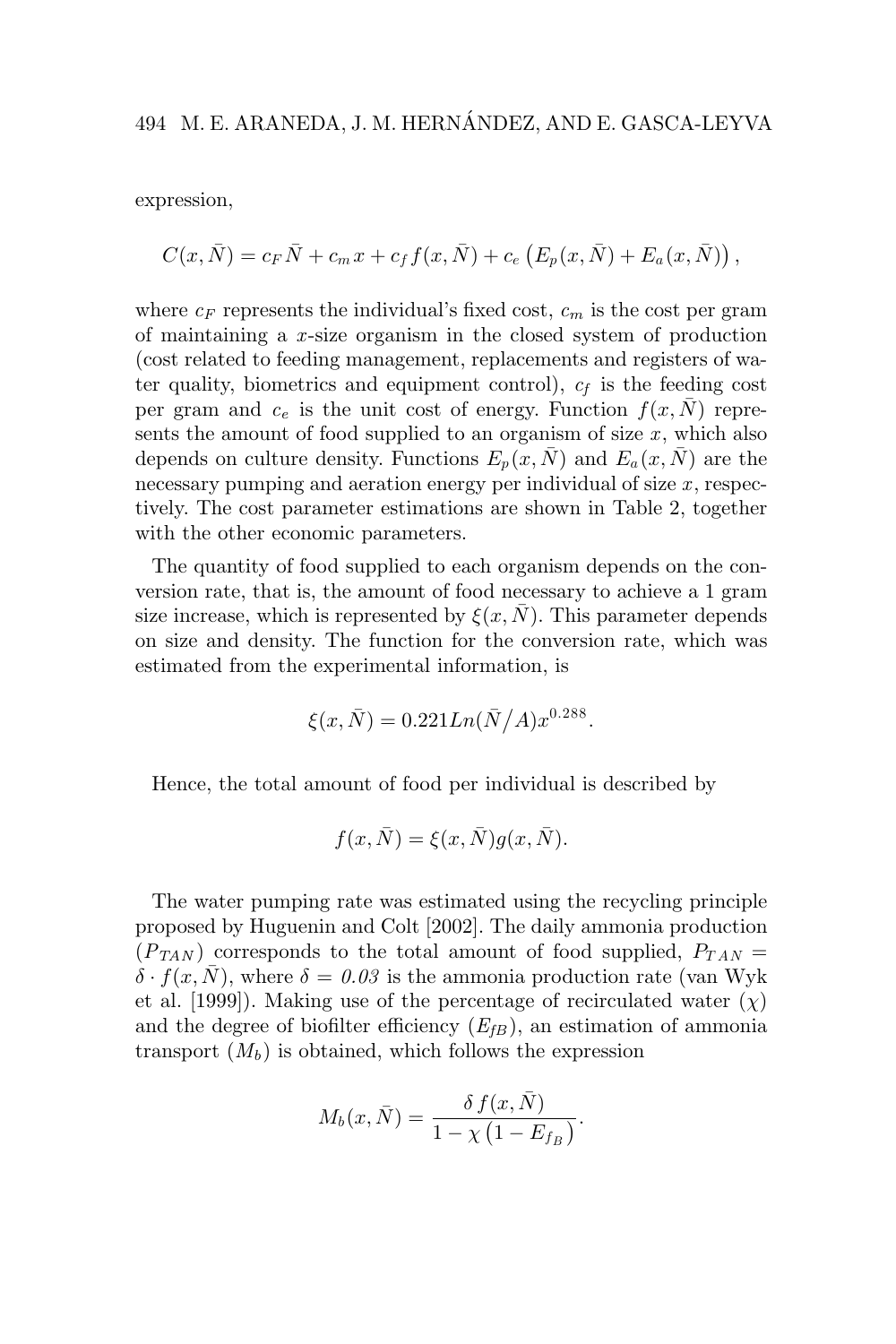| Parameter                                             | Description                                                 | Magnitude                   | Value                         | Source                                              |
|-------------------------------------------------------|-------------------------------------------------------------|-----------------------------|-------------------------------|-----------------------------------------------------|
| $c_f$                                                 | Feeding cost                                                | $\frac{US\%}{g}$            | 0.00073                       | Local Market <sup>a</sup>                           |
| $c_e$                                                 | Energy cost                                                 | $\frac{US\%}{kw\text{-}hr}$ | 0.05                          | Local Market                                        |
| $c_m$                                                 | Maintenance cost                                            | $\frac{US\%}{g}$            | 0.0000010                     | Calibration <sup>b</sup>                            |
| $c_F$                                                 | Fixed cost                                                  | US\$/individual             | 0.0000565                     | Calibration                                         |
| $c_h$                                                 | Harvesting cost                                             | $\frac{US\%}{g}$            | 0.0002                        | Local Market                                        |
| c <sub>c</sub>                                        | Commercialization                                           | $\frac{US\$ /g}{g}          | 0.00015                       | Local Market                                        |
| $c_{mi}$<br>$\boldsymbol{r}$                          | cost<br>Miscellanea cost<br>Annual discount                 | $\frac{US\%}{g}$            | 0.00010<br>0.08               | Local Market<br>Assumption                          |
| $d_1$<br>$d_{\scriptscriptstyle\odot}$<br>$d_{\beta}$ | rate<br>Maximum price<br>Price parameter<br>Price parameter | $\mathrm{US}\$/\mathrm{g}$  | 0.00897<br>0.27338<br>3.02968 | Estimation <sup>c</sup><br>Estimation<br>Estimation |

TABLE 2. Economic parameter assumptions for the shrimp market in Yucatan, Mexico.

<sup>a</sup> Cost and pricing information obtained from a local seafood distributor, operating in the Yucatan Peninsula.

<sup>b</sup> Fixed and maintenance costs are calculated according to their percentage in the total cost for a typical farm of 40,132 m<sup>2</sup> and culture density of 90 shrimp·m−<sup>2</sup> in Yucatan State. In these farms, fixed costs represent 32.05% of the total, while maintenance costs account for 12.32%.

 $c$ The price function parameters (equation (13)) were estimated by fitting the logistic function to market data using the Levenberg-Marquardt iterative method to solve the nonlinear least squares problem.

The denominator of this expression is positive in conditions of recirculation and non-null efficiency of the water biofiltration processes ( $\chi$ )  $0\%$ ,  $E_{fB} > 0\%$ ). The maximum amount of ammonia tolerated  $(C_{\text{max}})$ , which is dependent on the specific species, was used to calculate the necessary water circulation in the system,  $Q_{total} = M_b(x, N)/C_{\text{max}}$ . The daily energy requirement was derived from this variable, the manometer height of the system  $(H_m)$ , the constant power unit  $(\kappa)$ and the pumping efficiency  $(\eta)$ . Thus,

$$
E_p(x,\bar{N}) = \frac{a_g \cdot H_m \cdot Q_{total}(x,\bar{N})}{\kappa \cdot \eta},
$$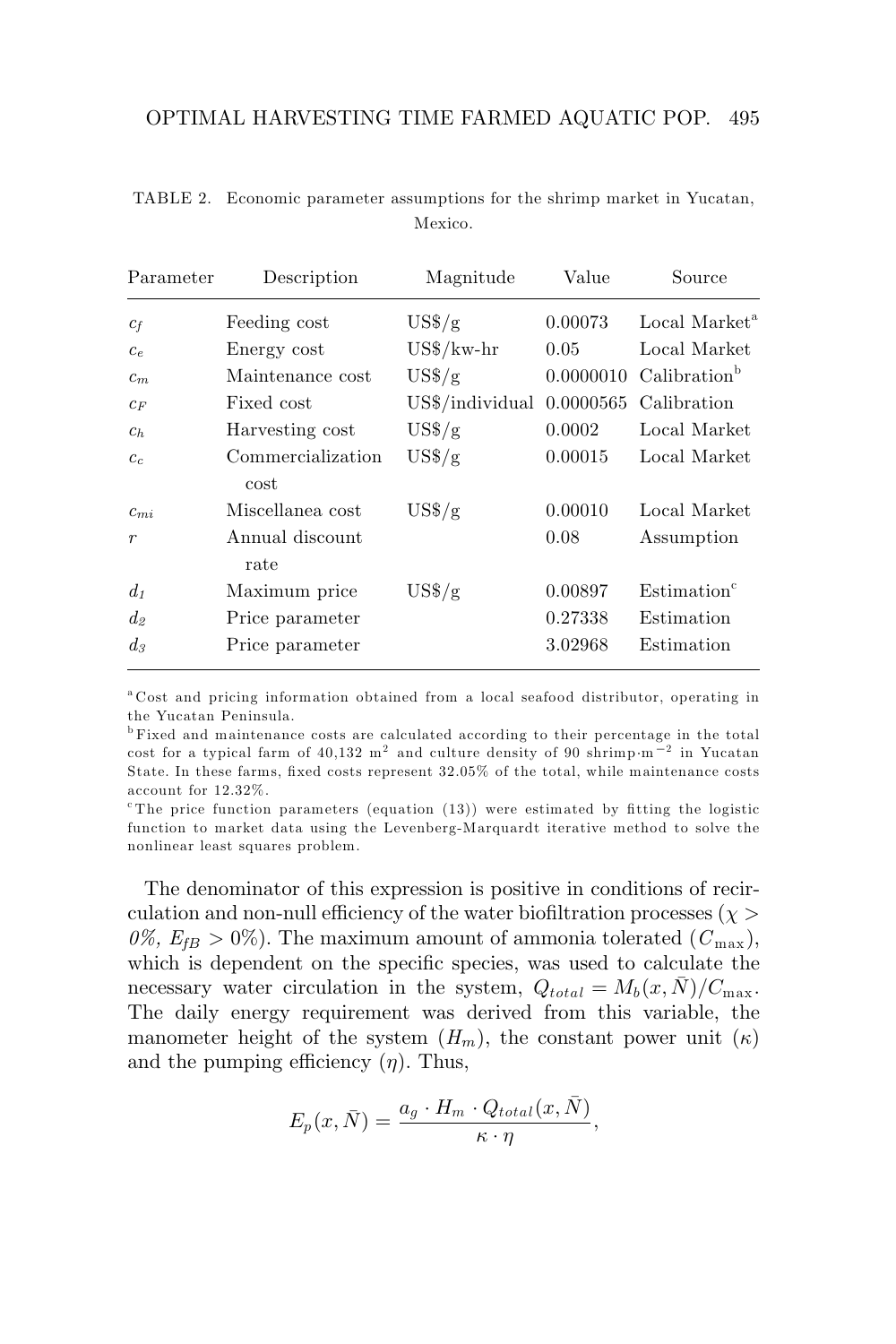where  $a_q = 9.81$  is the acceleration of gravity. The aeration energy requirement was calculated from the estimated oxygen demand  $(M<sub>o</sub>)$ and the efficiency of oxygen transfer  $(E)$ . The following equation was used for the oxygen demand,

$$
M_o(x,\bar{N}) = \alpha \cdot O_{FR} \cdot f(x,\bar{N}),
$$

where  $\alpha$  is the oxygen demand factor (Huguenin and Colt [2002]), which is multiplied by the oxygen requirement  $(O_{FR})$  for each gram of food supplied. The efficiency of oxygen transfer was estimated by assuming submerged aerators (Colt and Tchobanoglous [1981]) and is independent of size and density. Hence, the aeration energy is

$$
E_a(x,\bar{N}) = \frac{M_o(x,\bar{N})}{E}.
$$

The value, description and source of the technical parameters are presented in Table 3.

To find the optimal harvesting time of a single culture, the price structure must also be known. Price information for different sizes of fresh whole shrimp in August to September 2008 was obtained from a Yucatan seafood distributor, revealing that shrimp price depends on the size of the individual. From the real data, a direct relationship between price per gram and size was estimated by means of a logistic function. Thus,

(13) 
$$
p(x) = \frac{d_1}{1 + d_2 e^{-d_3 x}},
$$

where  $d_1$  represents the maximum price, and  $d_2$  and  $d_3$  are function parameters. The values for the price parameters are shown in Table 2. The Appendix includes the details of the price data and estimation procedure.

**5.4. Calculation of optimal harvesting times.** The optimal harvesting time for a single shrimp culture cycle in intensive recirculation systems with fresh water was calculated. The two models described above (*size-homogeneous* and *size-heterogeneous*) were used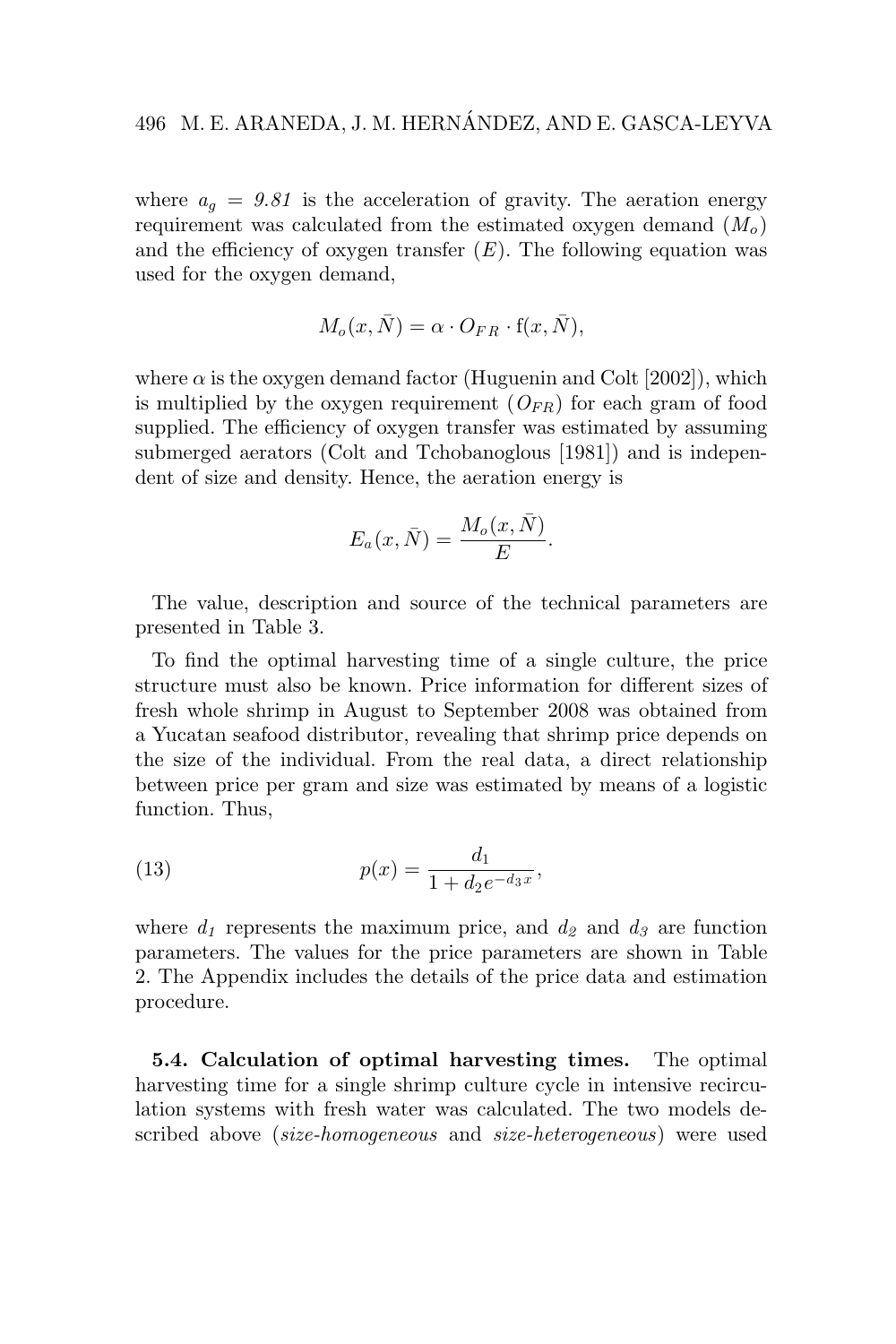| Parameter        | Description                   | Magnitude            | Value          | Source                    |
|------------------|-------------------------------|----------------------|----------------|---------------------------|
|                  | Culture area                  | $m^2$                | 40,132         | Posadas and Hanson [2006] |
| $\widehat{x}(0)$ | Mean initial size             |                      | 177            | Assumption                |
|                  | Ammonia production rate       | $g/(g \text{ food})$ | 0.03           | Var Wyk et al. [1999]     |
| $E_{fB}$         | Biofilter efficiency          |                      | c.o            | $Van$ Wyk et al. $[1999]$ |
|                  | Recirculated water            |                      | 0.95           | Assumption                |
| $C_{\max}$       | Maximum ammonia               |                      | 0.0004         | $Van$ Wyk et al. $[1999]$ |
| $H_m$            | Manometric height             | Ξ                    | $\frac{12}{2}$ | Assumption                |
|                  | Pumping efficiency            | R                    | $\frac{8}{1}$  | Assumption                |
| 52               | Constant power unit           |                      | 3,600,000      | $\text{Lawson}$ [1995]    |
|                  | Oxygen demand factor          |                      | 14<br>1        | Huguenin and Colt [2002]  |
| $U_{FR}$         | Oxygen requirement            | $g/O_2$ (g food)     | $\ddot{0}$     | Huguenin and Colt [2002]  |
|                  | Efficiency of oxygen transfer | $g/O_2$ Kw-h         | 010            | Huguenin and Colt [2002]  |
|                  |                               |                      |                |                           |

TABLE 3. Technical parameters for shrimp culture in a recirculation system. TABLE 3. Technical parameters for shrimp culture in a recirculation system.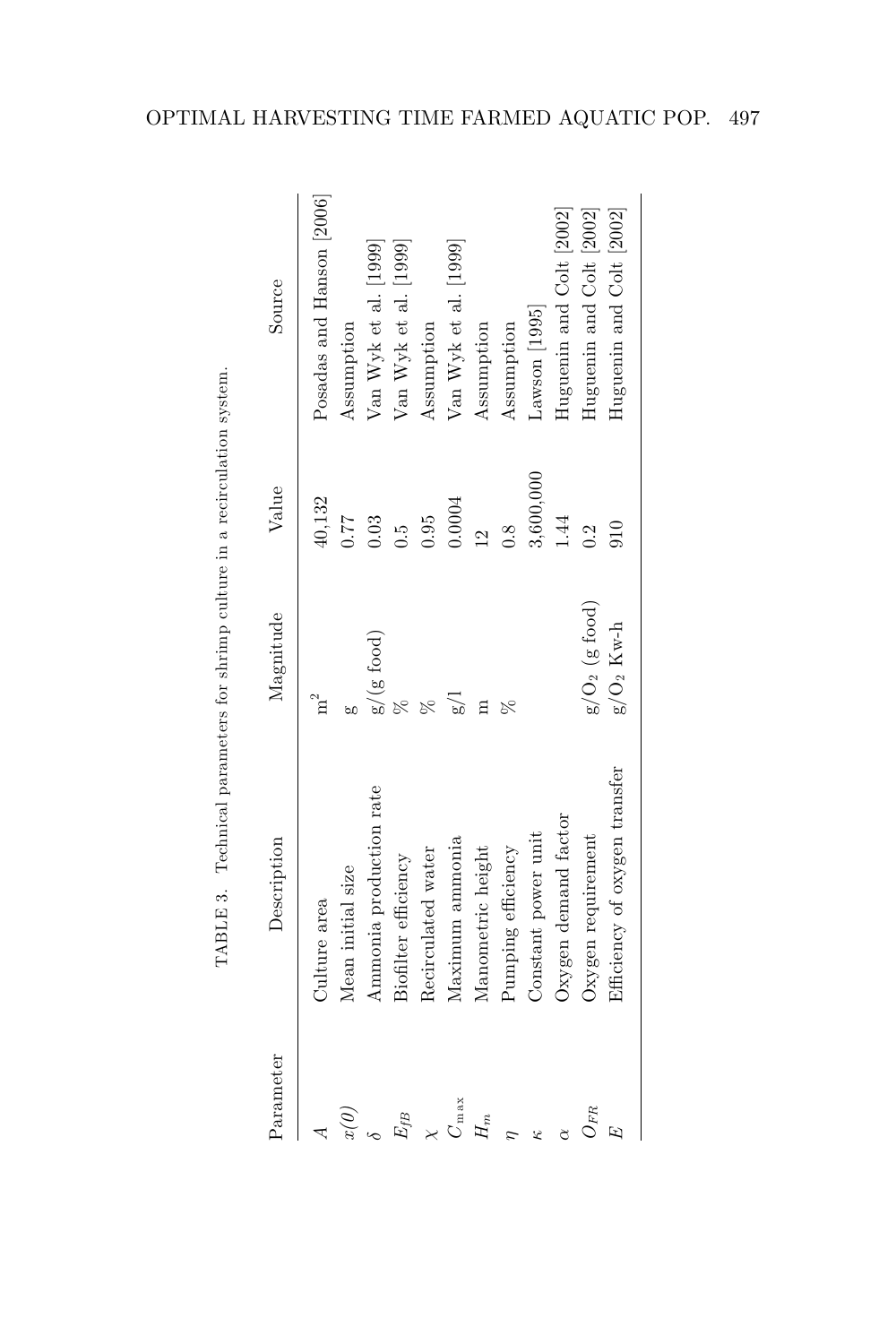# 498 M. E. ARANEDA, J. M. HERNANDEZ, AND E. GASCA-LEYVA ´

TABLE 4. Optimal harvesting time  $(t^h$  and  $t^H$ ) and size (mean  $x^h$  and interval  $[x_{\min}^H, x_{\max}^H]$  for six different initial densities of shrimp culture in Mexico using the size-homogeneous model (h) and size-heterogeneous model (H), respectively.

Size-dependent price  $p(x)=0.00897/(1+3.02968e^{-0.27338x})$ .

|                                               | Size-homogeneous<br>model(h) |              | $Size-heterogeneous$<br>model(H) |                                   |                                    |
|-----------------------------------------------|------------------------------|--------------|----------------------------------|-----------------------------------|------------------------------------|
| Initial density<br>$(\text{individuals}/m^2)$ | $t^h$<br>$\rm (days)$        | $x^h$<br>(g) | $t^H$<br>$\rm (days)$            | $[x_{\min}^H, x_{\max}^H]$<br>(g) | $\mathscr{U}$ Utility <sup>a</sup> |
| 90                                            | 348                          | 18.05        | 331                              | [17.13, 18.50]                    | 3.68                               |
| 130                                           | 328                          | 15.75        | 308                              | [14.75, 16.13]                    | 5.49                               |
| 180                                           | 316                          | 13.95        | 304                              | [11.80, 14.73]                    | 5.05                               |
| 230                                           | 309                          | 12.72        | 298                              | [11.80, 13.38]                    | 5.79                               |
| 280                                           | 305                          | 11.82        | 308                              | [10.60, 13.13]                    | $-1.56$                            |
| 330                                           | 301                          | 11.07        | 303                              | [9.81, 12.05]                     | $-1.61$                            |

<sup>a</sup> This column represents the difference in percentage terms between the maximum profit obtained with the size-heterogeneous model and the maximum profit obtained with the size-homogeneous model.

independently, but assuming identical technical and economic conditions. The algorithms to solve equations (5) and (9) were implemented in MATLAB and the time and size step were set to be 1 day and 0.01 g, respectively.

The results for the six densities tested in the experiment are presented in Table 4. As can be seen, the optimal harvesting time decreases for higher densities when identical growth among individuals is assumed. The reduced rates of growth with higher densities make it more profitable to harvest the culture earlier. However, this rule varies in the case of the size-heterogeneous model. In this case, the harvesting time is density-decreasing for the lowest culture densities analyzed (90–230 individuals/ $m<sup>2</sup>$  at the beginning of the culture), but this behavior changes abruptly for higher densities (280–330 individu $als/m<sup>2</sup>$ ). The high variability of the initial distribution of sizes for these stocking strategies (see Table 1) and the nonlinear size-dependent price influence this numerical outcome. In the specific price function used in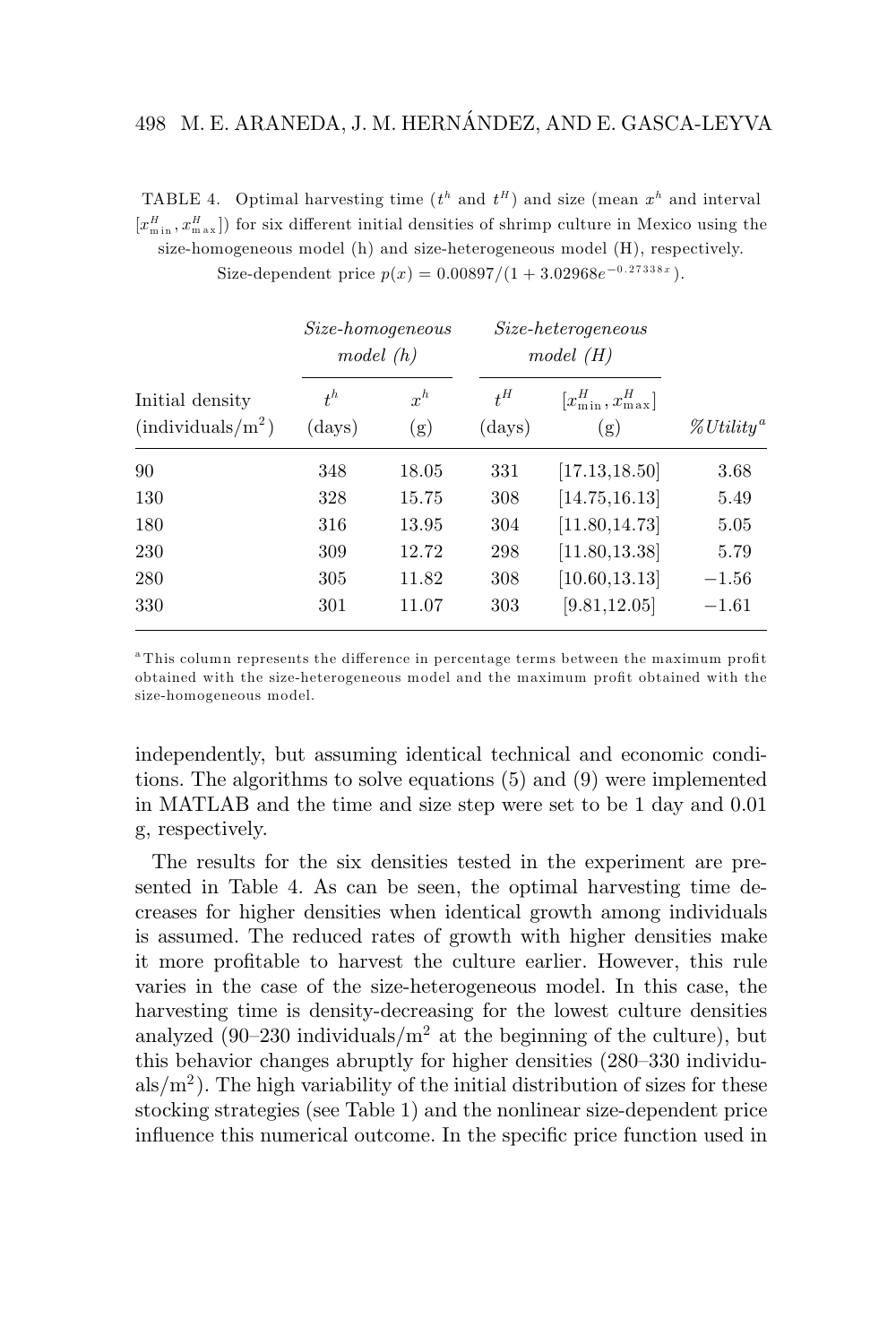the estimations of Table 4, the price per gram increases steeply, to stabilize at sizes above 12 g. Since greater culture density is associated with reduced growth rates, it may be more profitable to allow the individuals a few more days to grow in order to take advantage of the higher prices obtained with larger sizes. Such is the case with the highest initial culture densities considered in Table 4 (280 and 330 individuals/ $m<sup>2</sup>$ ), which reach optimal sizes between 9.81 and 13.13 g. On the contrary, the optimal harvesting sizes for the other culture densities are all above 11.80 g. This phenomenon is not reflected by system (h), since marginal revenues obtained with different sizes at the same time are not taken into account with the size-homogeneous hypothesis.

The relationship between the optimal harvesting times obtained by each model is also ambiguous. For the lowest densities considered in the numerical analysis, the optimal harvesting times under the hypothesis of size-homogeneity are larger than those given by the sizeheterogeneity model  $(t^H < t^h)$ . The largest difference between these estimations is found for an initial culture density of 130 individuals/ $m^2$ , amounting to 20 days, which corresponds to an error of 6.49% in the harvesting time recommendations if the size-heterogeneity phenomenon is not taken into account. This error is reduced for higher densities and the relation  $t^H < t^h$  is reversed for the largest stocking densities  $(280 \text{ and } 330 \text{ individuals/m}^2)$ .

The size-dependent price assumed in the baseline case may also influence the difference and the ordinal relation between the optimal harvesting times derived from the two models. To show this, Table 5 presents the estimations obtained when constant or size-independent prices are assumed. Two scenarios of low and high constant prices were considered, corresponding to two prices for the continuous function  $p(x)$ in Table 4, one in the increasing phase and the other slightly over the asymptotic value of  $p(x)$ , respectively. As can be observed in Table 5 panel a and b, the optimal harvesting times are nonincreasing with respect to density in both models and present a wider range of values than those obtained with the size-dependent price. For example, the optimal harvesting times range from 165 to 289 days with the sizehomogeneous model and from 166 to 270 with the size-heterogeneous model, assuming  $p = US$0.007$ . These figures increase if a price of  $p = US$0.009$  is assumed, and then range from 206 to 324 and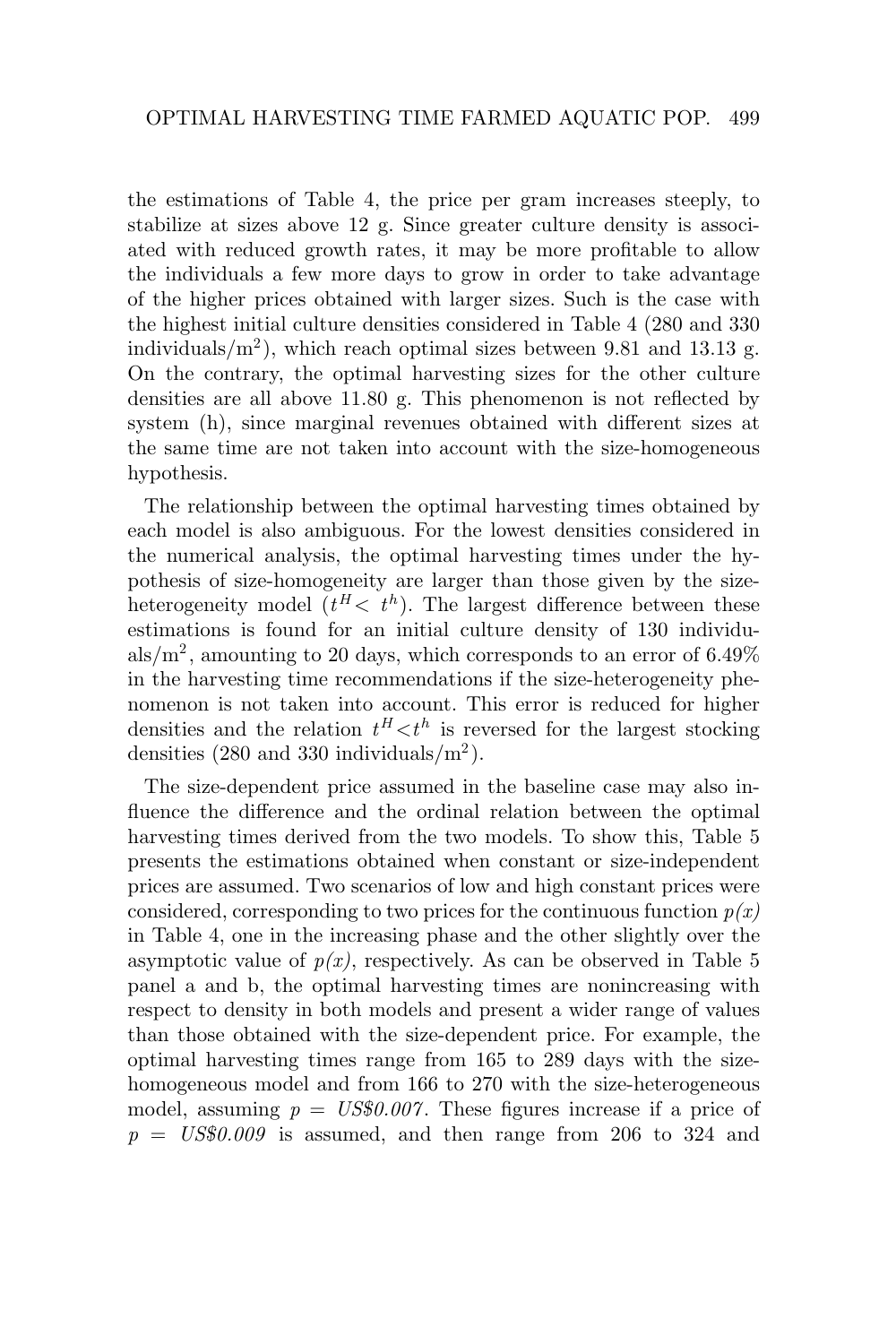# 500 M. E. ARANEDA, J. M. HERNÁNDEZ, AND E. GASCA-LEYVA

TABLE 5. Optimal harvesting time  $(t^h$  and  $t^H$ ) and size (mean  $x^h$  and interval  $[x_{\min}^H, x_{\max}^H]$  for six different initial densities of shrimp culture in Mexico using the size-homogeneous model (h) and size-heterogeneous model (H), respectively: (a)

Constant price  $p = US$0.007$  per g; (b) Constant price  $p = US$0.009$  per g.

|                                               |                       | Size-homogeneous<br>model(h) |                       | <i>Size-heterogeneous</i><br>model(H) |                                    |  |
|-----------------------------------------------|-----------------------|------------------------------|-----------------------|---------------------------------------|------------------------------------|--|
| Initial density<br>$(\text{individuals}/m^2)$ | $t^h$<br>$\rm (days)$ | $x^h$<br>(g)                 | $t^H$<br>$\rm (days)$ | $[x_{\min}^H, x_{\max}^H]$<br>(g)     | $\mathscr{U}$ Utility <sup>a</sup> |  |
| (a)                                           |                       |                              |                       |                                       |                                    |  |
| 90                                            | 289                   | 15.83                        | 270                   | [14.56, 16.43]                        | 5.47                               |  |
| 130                                           | 252                   | 12.70                        | 230                   | [11.31, 13.27]                        | 8.63                               |  |
| 180                                           | 221                   | 10.11                        | 206                   | [7.06, 11.27]                         | 8.33                               |  |
| 230                                           | 199                   | 8.37                         | 184                   | [6.96, 9.34]                          | 9.59                               |  |
| 280                                           | 181                   | 7.07                         | 183                   | [5.27, 9.12]                          | $-1.73$                            |  |
| 330                                           | 165                   | 6.04                         | 166                   | [4.23, 7.5]                           | $-1.43$                            |  |
| (b)                                           |                       |                              |                       |                                       |                                    |  |
| 90                                            | 324                   | 17.21                        | 306                   | [16.51, 17.71]                        | 3.80                               |  |
| 130                                           | 287                   | 14.20                        | 266                   | [12.99, 14.68]                        | 5.82                               |  |
| 180                                           | 258                   | 11.72                        | 243                   | [8.93, 12.68]                         | 5.40                               |  |
| 230                                           | 237                   | 9.97                         | 222                   | [8.65, 10.79]                         | 6.07                               |  |
| 280                                           | 220                   | 8.65                         | 222                   | [6.98, 10.46]                         | $-1.12$                            |  |
| 330                                           | 206                   | 7.62                         | 207                   | [5.90, 8.98]                          | $-0.95$                            |  |

<sup>a</sup> This column represents the difference in percentage terms between the maximum profit obtained with the size-heterogeneous model and the maximum profit obtained with the size-homogeneous model.

from 207 and 306, respectively. However, the optimal harvesting times are later, between 301 and 348 days, when a size-dependent price is assumed. This observation illustrates the influence of the sizedependent price structure on the recommended harvesting time for farmers.

As expected, harvesting time and size are positively influenced by price (Table 5 panel a and b). The results in this respect show a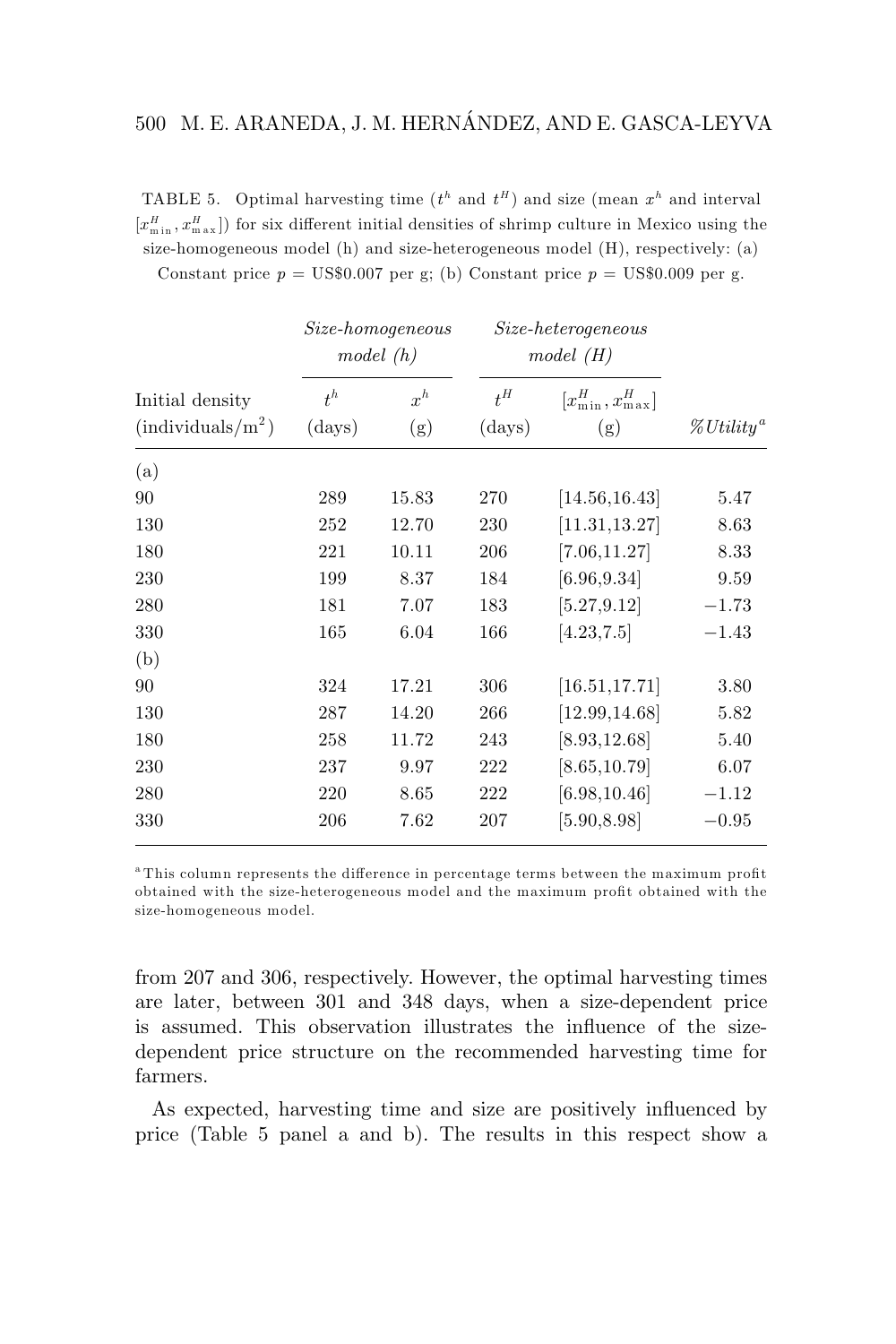similar pattern to the case of size-dependent price in terms of the comparison between the estimated optimal harvesting times when sizehomogeneity and heterogeneity, respectively, are assumed. The maximum difference between the harvesting times calculated from both models again corresponds to an initial culture density of 130 individuals/ $m^2$  ( $p = US$0.007$ ) with 22 days, which represents a percentage error of 8.73%. Similarly, the ordinal relation between the calculated optimal harvesting times for the two models reveals that  $t^H \lt t^h$  for the low initial densities considered, and is reversed for the highest densities. These results indicate that assuming constant or size-dependent prices in the study case does not greatly influence the relationship of the optimal harvesting time under the size-homogeneous or heterogeneous hypotheses. Other numerical simulations indicate that the change in the ordinal relation between  $t^h$  and  $t^H$  is associated with low growth rates for large culture densities.

The last column in Tables 4 and 5 shows the percentage difference between the discounted utility estimated by assuming size-homogeneity or heterogeneity, respectively, in the culture. To calculate the net revenue for the size-heterogeneous case, system (h) was considered during the growth depensation period, that is, from  $t = 0$  to  $t = t_0$ , where  $t_0$  is the initial time indicated in Table 1; after that time, system  $(H)$ was used. The values shown in Table 4 and 5 indicate that, for initial culture densities of 90–230 individuals/ $m^2$ , the net revenue is underestimated if the homogeneous growth hypothesis is adopted. This error increases for low values of the price and high culture densities in this range. Again, the results are reversed for the largest densities analyzed  $(280 \text{ and } 330 \text{ individuals/m}^2)$ . In these cases, the optimal harvesting times are slightly overestimated when the size-homogeneous model is used. Numerical simulations show that the high dispersion of the initial distribution of sizes and the low growth rates associated with large culture densities can explain this outcome. Due to these factors, the percentage variability of sizes at the harvesting time is high and consequently the estimated revenues are lower than those derived under the size-homogeneous hypothesis.

**6. Discussion and conclusions.** This paper presents an estimation of the optimal harvesting time in aquaculture management, when the size-heterogeneity phenomenon is included in the calculations. A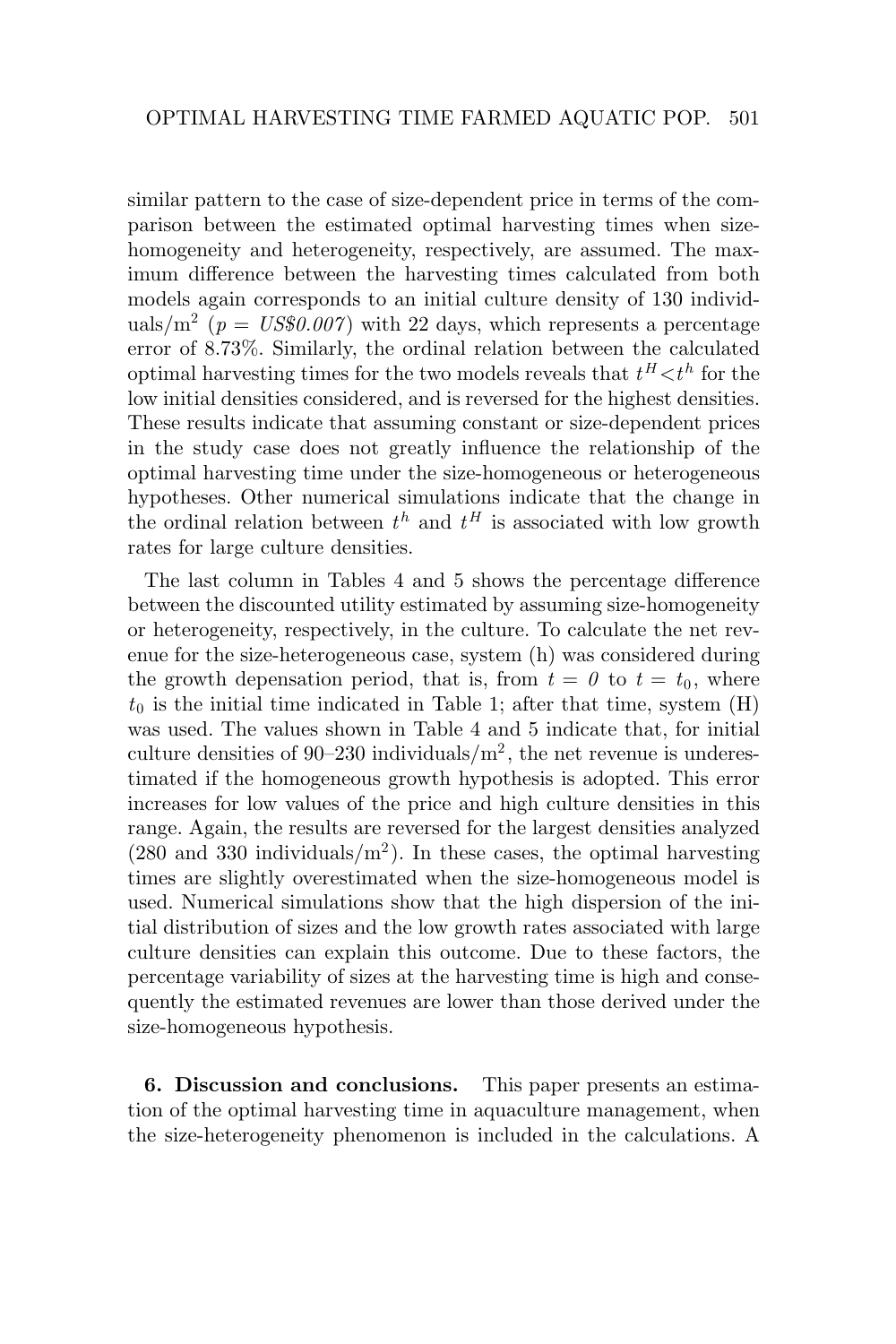nonlinear size-structured model was assumed to represent the population dynamics, in which both the growth and the mortality rate depend on the size and the total number of individuals. A necessary condition for the optimal harvesting time was analytically obtained; this is an extension of previous results, based on more simplistic size-homogeneity assumptions or on linear size-structured models.

A traditional (assuming size-homogeneity) and a size-structured model were adjusted to experimental data for shrimp culture in recirculation systems in Mexico, for six levels of culture density. The estimations show that the size-structured model fits the data from a certain time after the beginning of the culture, approximately when the mean size of the culture surpasses a given threshold. Above this mean size, the nonlinear size-structured model is a good approximation of the data.

The calculated optimal harvesting times in the case study, for the size-homogeneous model, show decreasing values with respect to density. Although the theoretical effect of the culture density on the optimal harvesting time is ambiguous, as revealed in equation (5), the results from the case study suggest the shrimp should be harvested earlier if the culture density is increased. However, this rule does not hold if size-heterogeneity is assumed in the model formulation. In this case, the optimal harvesting time increases slightly for very large culture densities, when a size-dependent price is assumed. Numerical simulations indicate that the slow growth rates derived from large densities, combined with the high variability of initial sizes after the growth depensation period observed in these stocking strategies, are the major factors delaying the optimal harvesting time.

In general, the discounted net revenue is underestimated if sizehomogeneity in the culture is assumed. Moreover, the calculated harvesting time shortens the predictions based on the homogeneous growth hypothesis. The latter observation does not match the findings obtained by Gasca-Leyva et al. [2008], who analytically proved, under certain price and cost conditions, that the optimal harvesting time when homogenous population growth is assumed must be lower than that derived from a linear size-structured population. The density-dependence growth included in this paper produces a reversal of the relationship between the calculated optimal harvesting times in the case study.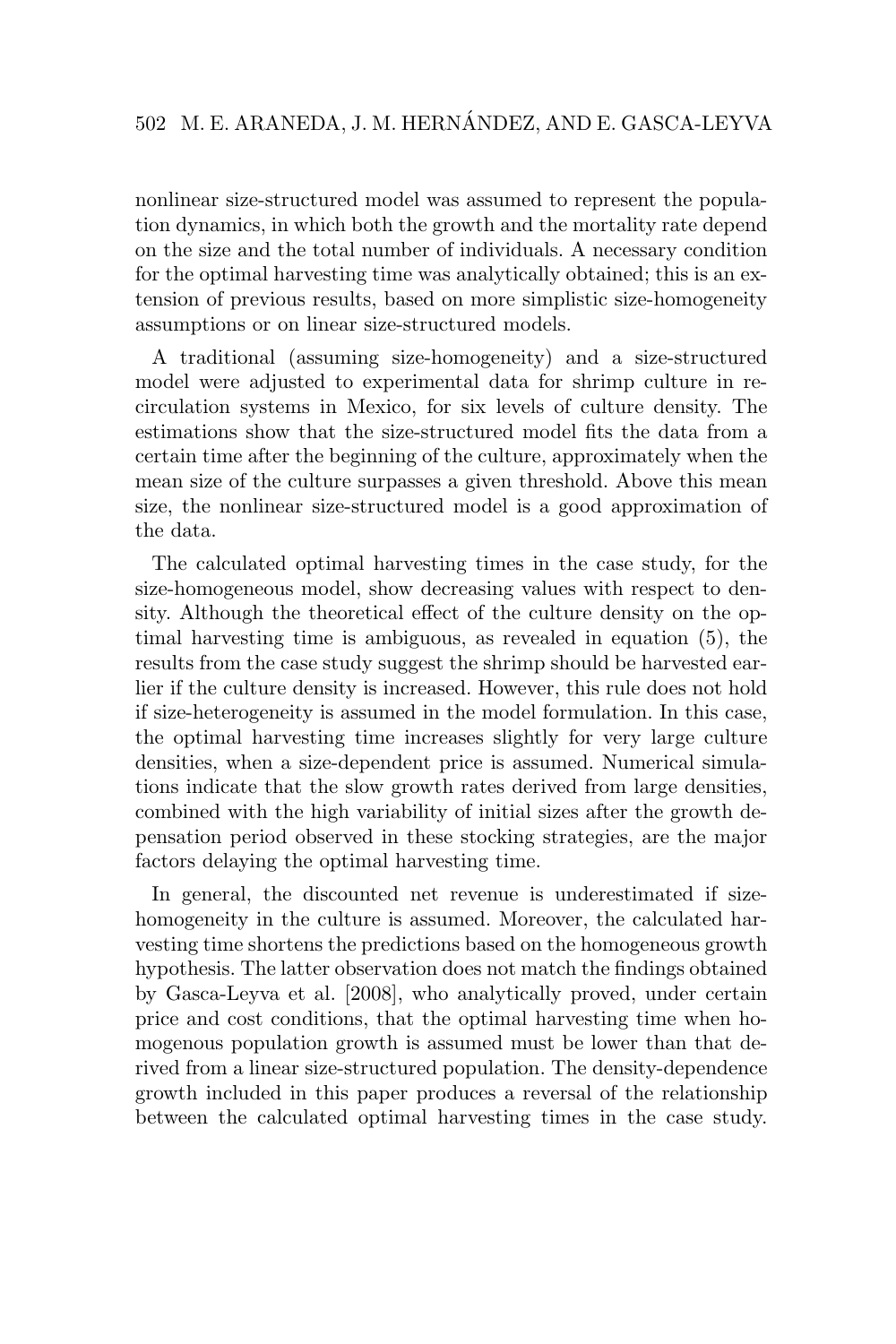Although the relationships between the most profitable harvesting times obtained with the two approaches would not necessary hold for other species, cultures or financial conditions, the empirical example presented in this paper illustrates that management decisions in intensive aquaculture farms could be significantly mistaken if a nonrealistic size-homogeneous growth hypothesis is assumed.

The model formulation and the conclusions reached can be applied to other husbanded biological populations, such as forestry or other cultured animals. Moreover, the research can be extended to areas such as the rotation problem (the consideration of subsequent culture cycles for a predetermined time horizon), which has yet to be studied in the context of continuous size-structured populations. In addition, the question of selective harvesting (e.g., larger sizes of a same cohort) during a single culture span has not been subjected to any in-depth analysis with these models. Recent results for the theory of optimal control with continuous size-structured models could be used to solve the problem in the same framework as that presented in this paper.

### **ENDNOTES**

1. Most studies on optimal harvesting time in aquaculture production refer to fish culture. However, the results presented in this paper can be directly extended to the context of other cultured species, such as crustaceans.

2. In the context of the optimal management of renewable resources, this kind of model is called a lumped-parameter or biomass model (Clark [1990], Tahvonen [2009]).

3. Strictly speaking, the characteristic curve also depends on  $\bar{N}_0$ . For simplicity, this argument is omitted.

4. For simplicity,  $\bar{N}^{\prime}$  in the argument of the solution is omitted.

**Acknowledgments.** The authors thank the editor and three anonymous reviewers for their valuable suggestions on an earlier version of the paper. This research was financed by the Government of Spain, Grant PCI A/8022/07 and SEJ2006–15408/ECON. Preliminary versions were presented at the Workshop "Age-structured models in fishery economics and bioeconomic modeling," University of Trondheim, Norway, August 2009, and at the International Institute of Fisheries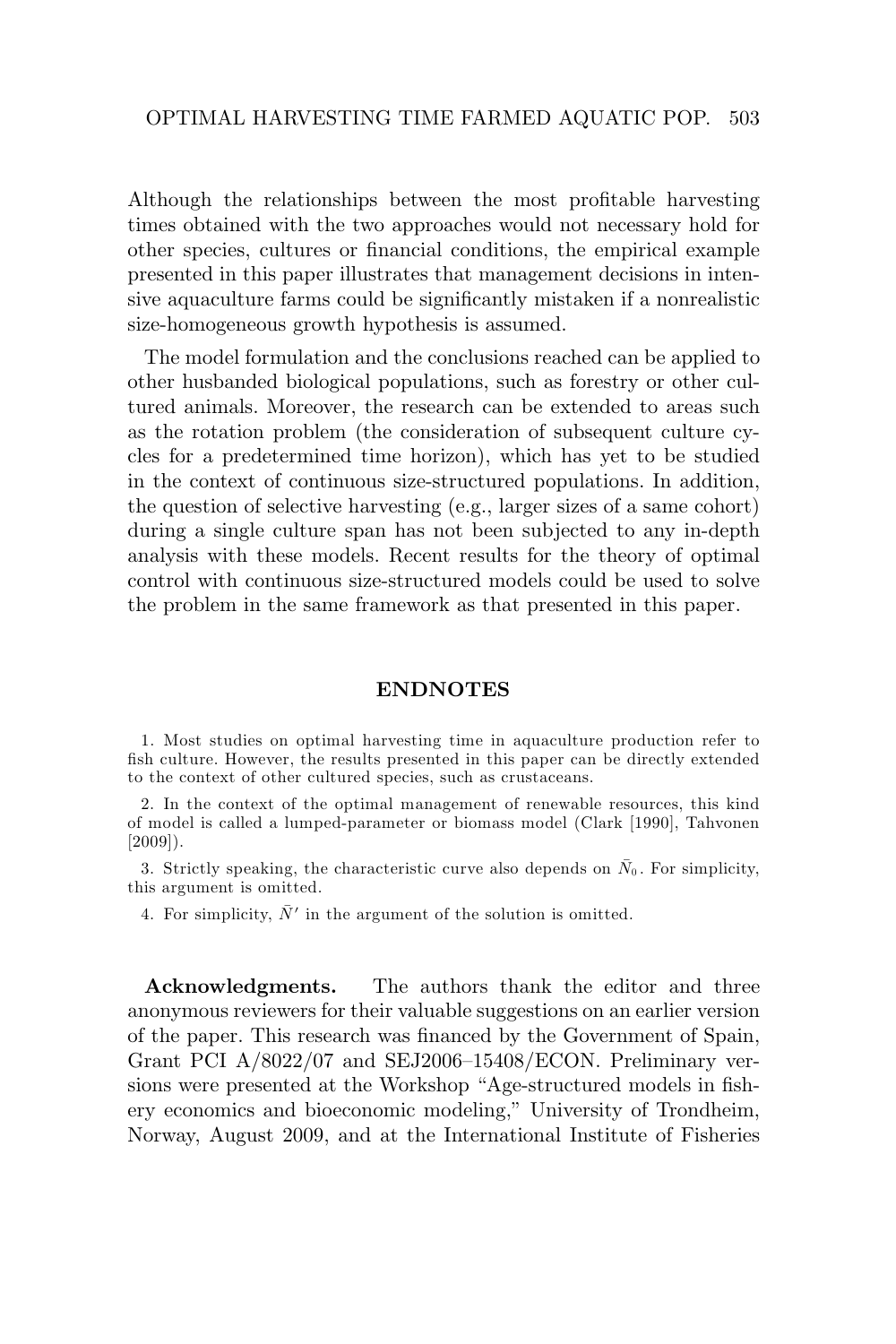Economics and Trade Conference, Montpellier, July 2010. The authors thank the participants at both meetings for their comments and suggestions.

### APPENDIX

**General solution for the nonlinear size-structured model.** Without loss of generality,  $t_0 = 0$  and  $x_0 = 0$  in equations (1) and (3) are assumed. Thus, the number of individuals of size *x* at time *t*, *N(t,x)*, follows

$$
N_t(t, x) + (g(x, \bar{N})N(t, x))_x = -\mu(\bar{N})N(t, x), 0 < x < \omega, t > 0,
$$
  
(A1)  $N(0, x) = \bar{N}_0 \nu_0(x),$   
 $N(t, 0) = 0.$ 

where  $g : [0, \omega] \times [0, +\infty) \rightarrow \mathbb{R}^+$  is a bounded and continuously differentiable function on  $[0, \omega] \times [0, +\infty)$  and strictly positive on  $[0, \omega] \times$  $[0, +\infty), \mu : [0, +\infty) \to \mathbb{R}^+$  is a bounded non-negative continuously differentiable function and  $\nu_0 : [0, +\infty) \to \mathbb{R}^+$  is non-negative and integrable.

Model (A1) is an extension of model (2). By integrating the left-hand side of equation (A1) with respect to size, it follows that

$$
\int_0^{\omega} (N_t(t, x) + (g(x, \bar{N})N(t, x))_x) dx
$$
  
= 
$$
\int_0^{\omega} \frac{dN}{dt} (t, x) dx + g(x, \bar{N})N(t, x)|_0^{\omega}
$$
  
= 
$$
\frac{d}{dt} \int_0^{\omega} N(t, x) dx = \frac{d\bar{N}(t)}{dt},
$$

since  $g(w, \overline{N}) = 0$  and  $N(t, 0) = 0$ . Equation (2) follows directly by integrating the right-hand side of equation  $(A1)$  with respect to size  $x$ .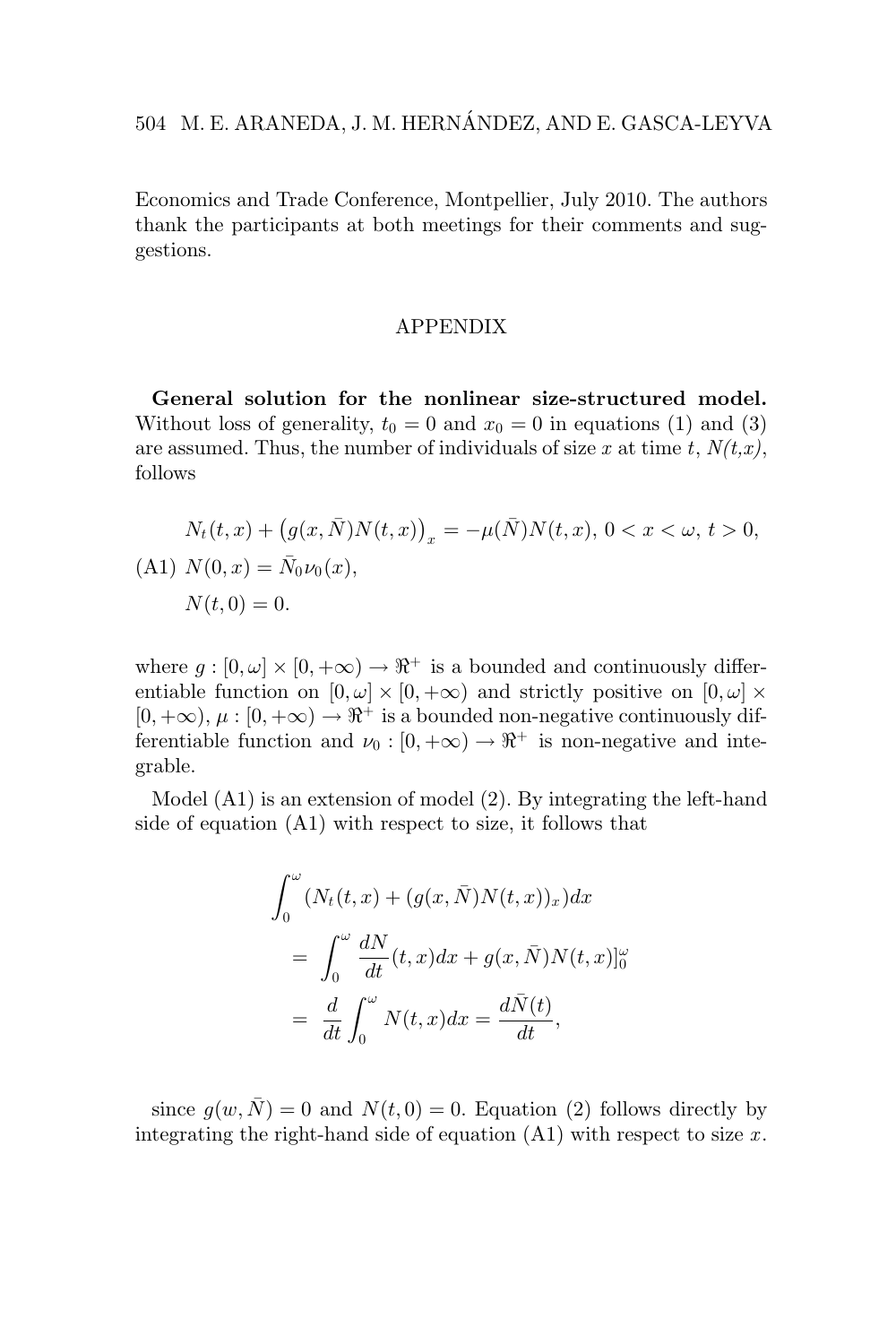The solution to equation  $(1) \cup (3)$  follows, by definition (see Calsina and Salda˜na [1995]), the characteristic equation

(A2)  

$$
\begin{cases}\n\dot{x} = g(x, \bar{N}), \\
\dot{\bar{N}} = -\mu(\bar{N})\bar{N} \\
x(t') = x'; \ \bar{N}(t') = \bar{N}'\n\end{cases}
$$

Let us name  $x(t; t', x')$ , with  $t \in [0, +\infty)$ ,  $t', x' \in \mathbb{R}_0^+$ , the solution of  $(A2)^4$  and  $\tilde{N}(t; t', x') \equiv N(t, x(t; t', x'))$ . Differentiating with respect to *t*, gives

$$
\frac{d\tilde{N}}{dt} = \tilde{N}_t + \tilde{N}_x \dot{x} = \tilde{N}_t + \tilde{N}_x g = -g_x \tilde{N} - \mu \tilde{N},
$$

and integrating this equation from  $t = \hat{t}$ , the following equation is obtained:

$$
\tilde{N}(t;t,x) = \tilde{N}(\hat{t};t,x) \exp \left\{-\int_{\hat{t}}^t \left(g_x(x(s;t,x),\bar{N}(s)) + \mu(\bar{N}(s))\right) ds\right\}.
$$

Since  $\hat{t}$  should be non-negative, its value depends on the relative position of variables *t* and *x* in the above equation. We define  $z(t) =$  $x(t; 0, 0)$  as the solution to the characteristic equation crossing the origin (Figure A1). Thus, if  $x \geq z(t) \Rightarrow x(0; t, x) \geq 0$ ,  $\hat{t} = 0$  is taken. Alternatively, if  $x < z(t) \Rightarrow x(0; t, x) < 0$ ,  $\hat{t}$  is now the time needed to reach size  $x = 0$ , and this is denoted as  $\hat{t} = \tau(0; t, x) > 0$ .

Hence, the solution of (A1) through the characteristic equation is

$$
N(t, x) =
$$
\n
$$
\begin{cases}\nN(\tau(0; t, x), 0) \exp \left\{-\int_{\tau(0; t, x)}^t \left(g_x(x(s; t, x), \bar{N}(s)) + \mu(\bar{N}(s))\right) ds\right\} \text{ if } x < z(t), \\
N(0, x(0; t, x)) \exp \left\{-\int_0^t \left(g_x(x(s; t, x), \bar{N}(s)) + \mu(\bar{N}(s))\right) ds\right\} \text{ if } x \ge z(t).\n\end{cases}
$$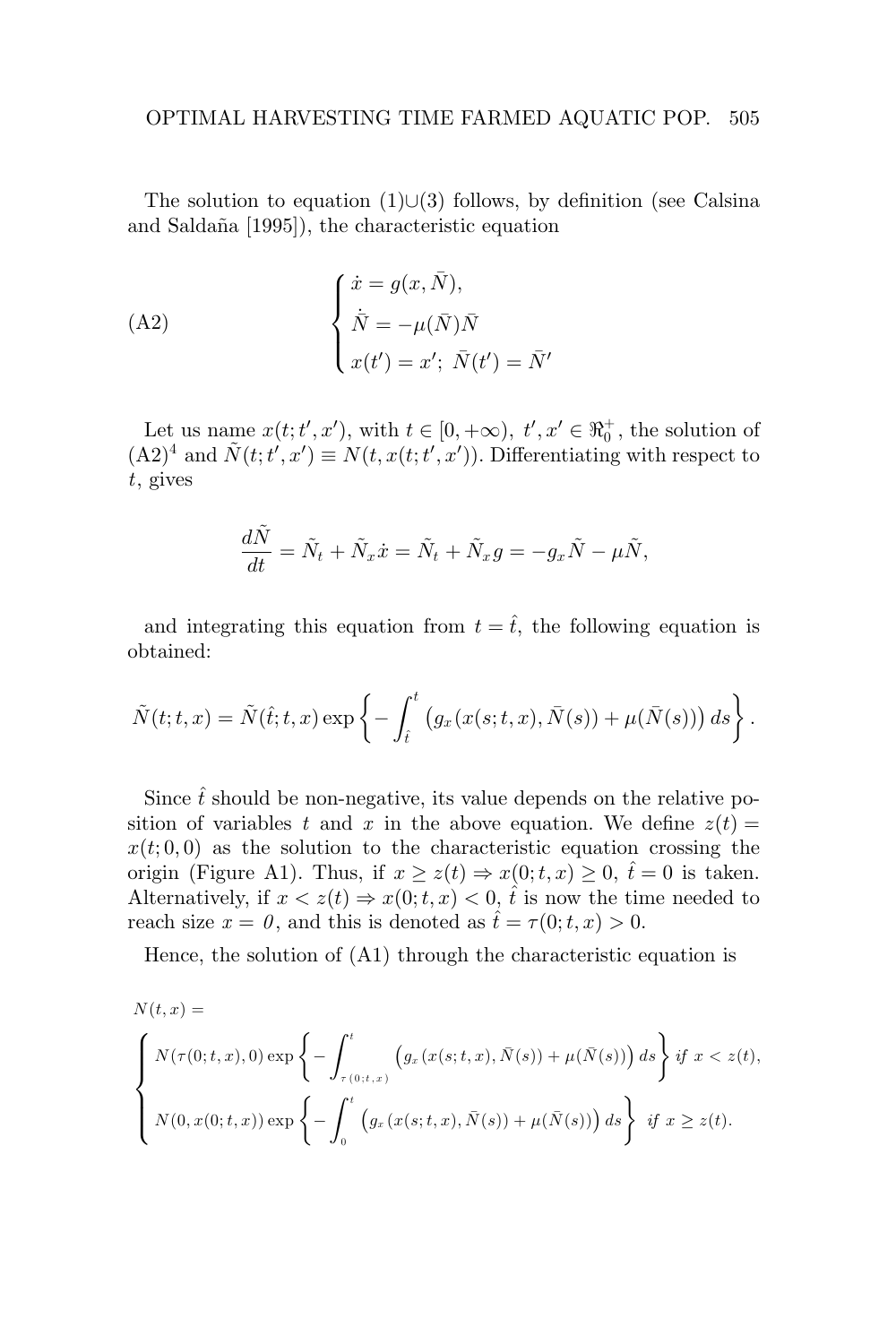

FIGURE A1. Representation of characteristic curves.

In general, species do not reproduce in aquaculture farms during a culture cycle. Therefore, there is no replacement (size  $x = 0$ ) for  $t > 0$ and so  $N(\tau(0; t, x), 0) \equiv 0$ , and the above equation simplifies to

$$
N(t, x) = N(0, x(0; t, x))
$$
  
(A3)
$$
\times \exp \left\{-\int_0^t \left(g_x(x(s; t, x), \bar{N}(s)) + \mu(\bar{N}(s))\right) ds\right\}
$$

if  $x \geq z(t)$ , and to zero in the remaining values.

Given the general regularity conditions of the above functions, the existence and uniqueness of solution  $(A3)$  is assured (Calsina and Saldaña [1995]).

**Lemma 1.** Let  $t_0, t_1 \in \Re_0^+ \cup \{+\infty\}, t, x \in \Re^+, x(\cdot \; ; t', x') : (t_0, t_1) \to$  $\Re^+$  be the solution to equation (A2). Then,  $\forall t \in (t_0, t_1)$ ,

$$
\frac{\partial x(t;t',x')}{\partial x'} = \exp\left\{ \int_{t'}^t g_x(x(s;t',x'),\bar{N}(s))ds \right\}.
$$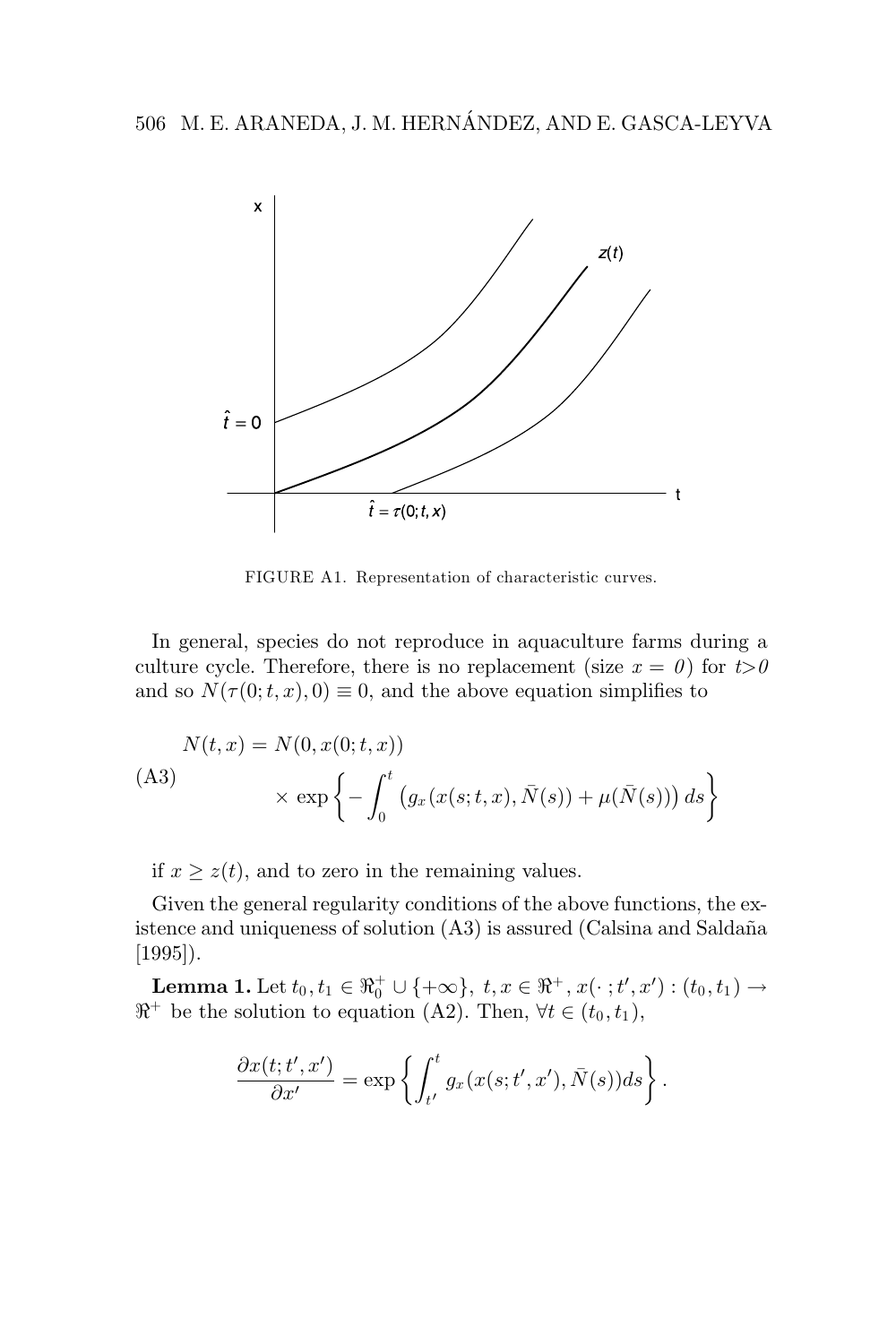*Proof* : Differentiating the left-hand side of the equation and applying the Schwarz Theorem,

$$
\frac{d}{dt} \left[ \frac{\partial x(t; t', x')}{\partial x'} \right] = \frac{\partial}{\partial x'} \left[ \frac{d}{dt} x(t; t', x') \right] = \frac{\partial}{\partial x'} g(x(t; t', x'), \bar{N}(t))
$$

$$
= g_x(x(t; t', x'), \bar{N}(t)) \frac{\partial x(t; t', x')}{\partial x'}.
$$

This is a simple linear differential equation  $\dot{y} = g_x(x(t; t', x'), \bar{N}(t))$ . y, with  $y \equiv \frac{\partial x(t;t',x')}{\partial x'}$ . Integrating with respect to time in  $[t',t]$ , it follows that

$$
\frac{\partial x(t;t',x')}{\partial x'} = \exp\left\{ \int_{t'}^{t} g_x(x(s;t',x'),\bar{N}(s))ds \right\} \frac{\partial x(t';t',x')}{\partial x'} \n= \exp\left\{ \int_{t'}^{t} g_x(x(s;t',x'),\bar{N}(s))ds \right\}.
$$

**Validation of the models.** For system (h), the initial condition of model (1) was equal to the mean initial size in each tank. The weight trajectories for both the real data and equation  $(10)$  were compared, using recommended indicators such as the Coefficient of Determination  $R^2$ , the Root Mean Square Error (RMSE), the Percentage Root Mean Square Error (PRMSE), Theil's inequality coefficient (U), and the decomposition of the Mean Square Error (MSE) in the bias  $(U^M)$ , variance  $(U^S)$  and covariance components  $(U^C)$  (Pindyck and Rubinfeld [1981]). The mean values of these statistics for the six initial stocking densities analyzed are presented in the first column of Table A1. As can be observed, the PRMSE is lower than 13%, while Theil's inequality coefficient also presents good results (values close to zero mean a good fit between the simulated and real data). From these results, equation (10) can be considered a representative model of the empirical data.

Table A1 also presents the validation results for equation (10) with the stratified data (small, medium and large) and the initial time at  $t = t_0$  (Table 1). The PRMSE is lower than 9%, while Theil's inequality coefficient remains below 0.04. The validation indicators reveal that the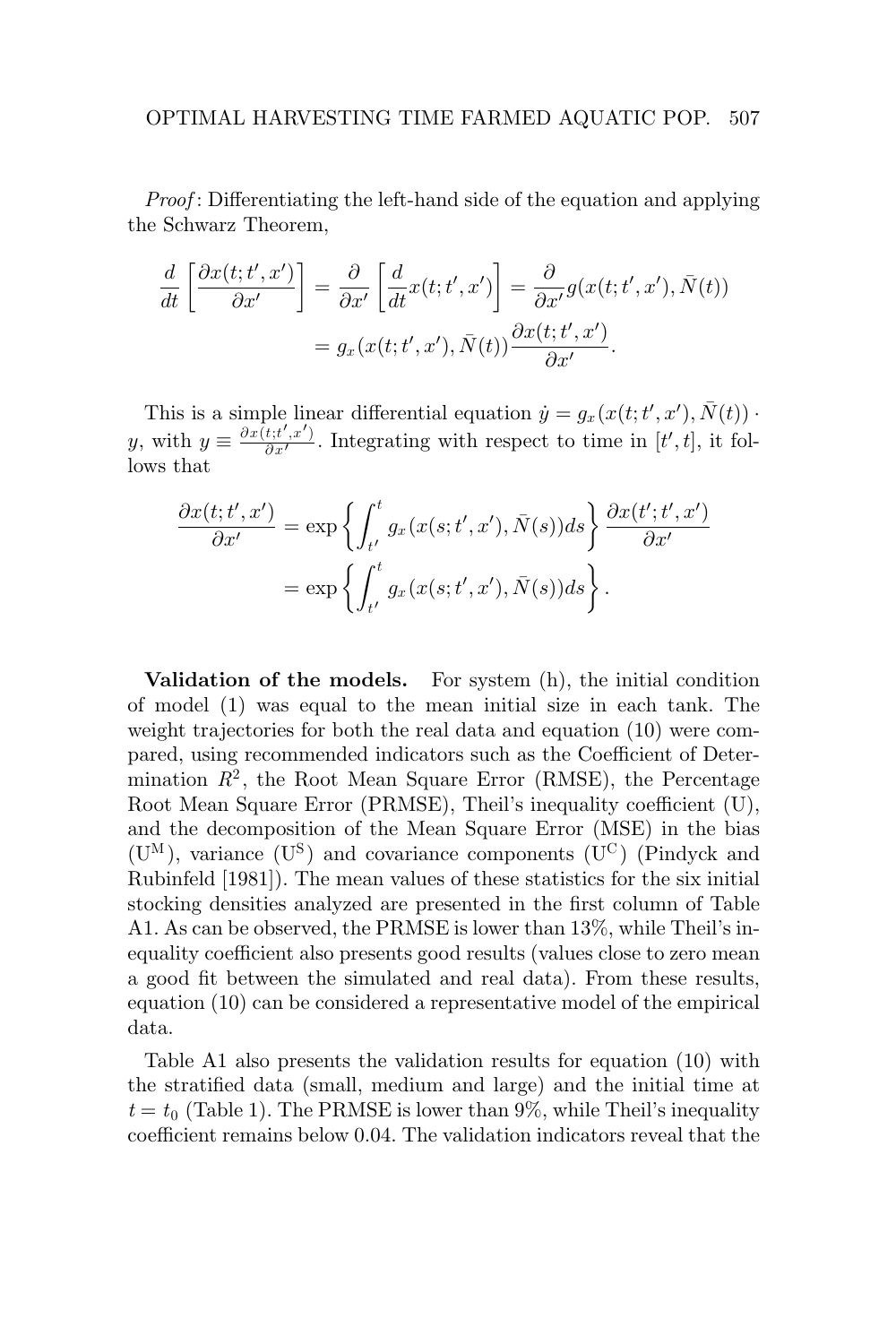## 508 M. E. ARANEDA, J. M. HERNANDEZ, AND E. GASCA-LEYVA ´

TABLE A1. Validation results for the growth model (10) estimated for the size-homogeneous model (h) and size-heterogeneous model (H), respectively, and

mortality function:  $RMSE = Root Mean Square Error$ ;  $PRMSE = Percentage$ Root Mean Square Error;  $U =$  Theil's inequality coefficient;  $U^M =$  bias proportion;  $U^S$  = variance proportion;  $U^C$  = covariance proportion.

|                           | Growth model. |          | Growth model, system $(H)^b$ |          | Mortality |
|---------------------------|---------------|----------|------------------------------|----------|-----------|
| Statistic <sup>a</sup>    | system $(h)$  | S        | М                            | L        | function  |
| RMSE                      | 0.4330        | 0.4327   | 0.3700                       | 0.477    | 34.27     |
| PRMSE                     | 12.34\%       | $8.45\%$ | $6.66\%$                     | $6.27\%$ | 12.35\%   |
| $R^2$                     | 0.9887        | 0.9263   | 0.9536                       | 0.9374   | 0.883     |
| Theil (U)                 | 0.0402        | 0.0391   | 0.0294                       | 0.0338   | 0.048     |
| $\mathbf{U}^{\mathrm{M}}$ | 0.3634        | 0.3294   | 0.3268                       | 0.3287   | 0.3604    |
| $U^{\rm S}$               | 0.1612        | 0.2110   | 0.1414                       | 0.3167   | 0.3009    |
| $U^C$                     | 0.5139        | 0.4930   | 0.5651                       | 0.3879   | 0.3455    |

<sup>a</sup> Mean values of the statistics calculated for the six stocking densities considered in the empirical application.

<sup>b</sup> Estimations from the growth depensation period  $t = t_0$  and stratified data: S = small;  $M = \text{medium}; L = \text{large}.$ 

estimated size-structured model better fits the empirical data than does the size-homogeneous model. The last column in Table A1 presents the validation results for the mortality function.

The growth and mortality empirical expressions satisfy the general analytical conditions regarding functions in system (H) for  $(x, N) \in$  $[x_0, \omega] \times [K, +\infty)$ , in which K is a sufficiently small real value such that  $K/A > 1$ . The numbers prevailing in commercial culture are restricted to well within this domain.

The price function. Pricing information of fresh whole shrimp (August and September 2008) was supplied by a local seafood distributor, operating in the Yucatan Peninsula. The individuals harvested are commercialized by size and their price depends on the number of individuals which can be packed per unit of weight. By a simple arithmetical calculation, a size-price relation can be obtained. Table A2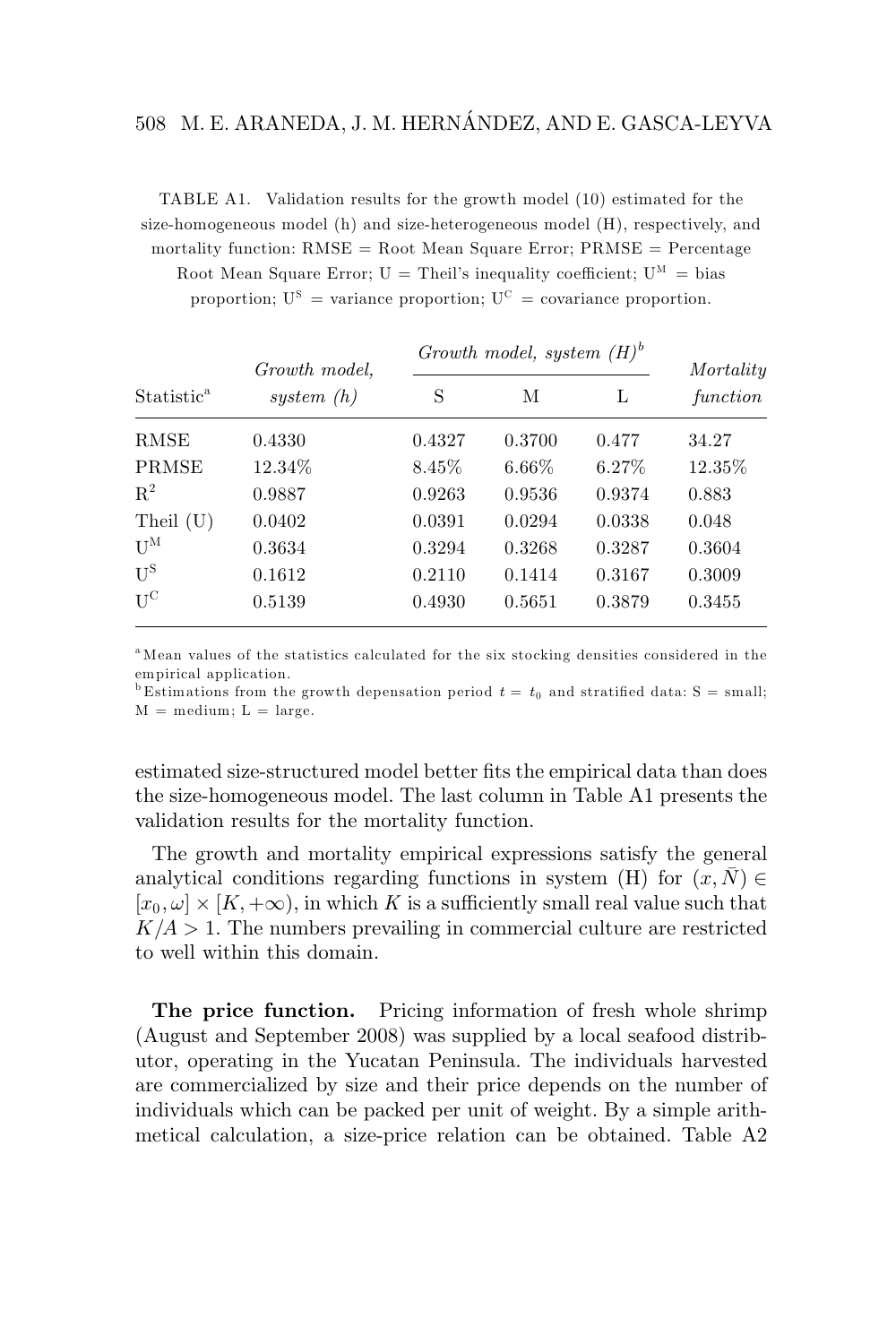| Rank of size    | Price <sup>a</sup> |
|-----------------|--------------------|
| (g)             | $(\$US/g)$         |
| (0,6.6)         | 0.0061             |
| [6.6, 7.7)      | 0.0063             |
| [7.7, 9.2]      | 0.0066             |
| [9.2, 11.5)     | 0.0077             |
| [11.5, 13.1]    | 0.0082             |
| [13.1, 15.3]    | 0.0085             |
| [15.3, 18.3]    | 0.0087             |
| [18.3, 22.7]    | 0.0088             |
| [22.7, 32.1]    | 0.0089             |
| $[32.1,\omega)$ | 0.009              |

TABLE A2. Shrimp price in \$US in Yucatan ( $\omega$  represents the maximum shrimp size)

<sup>a</sup> Prices from a local distributor of seafood, operating in Yucatan Peninsula.

includes the different ranks of size and price in \$US for the commercialized product in Yucatan.

As can be observed in Table A2, the price-size relation follows a nondecreasing piecewise function. In order to use a differentiable function in the model, a logistic price function was fitted to the mean value in every size interval in Table A2. The resulting nonlinear least squares estimation problem was implemented in Software InfoStat/Professional 1.1 and solved by using the Levenberg-Marquardt iterative method. Table 2 shows the parameters estimated, which were statistically positive with a probability higher than 0.99.

It is feasible to use the piecewise function shown in Table A2 directly to estimate the optimal harvesting time. To do so, the optimization method described in Section 4 can be extended by considering the extreme of each size interval as a possible local maximum of the problem. The optimal harvesting times were calculated using the piecewise function, and the results obtained indicate that the general conclusions are not substantially affected when this price function is considered. Due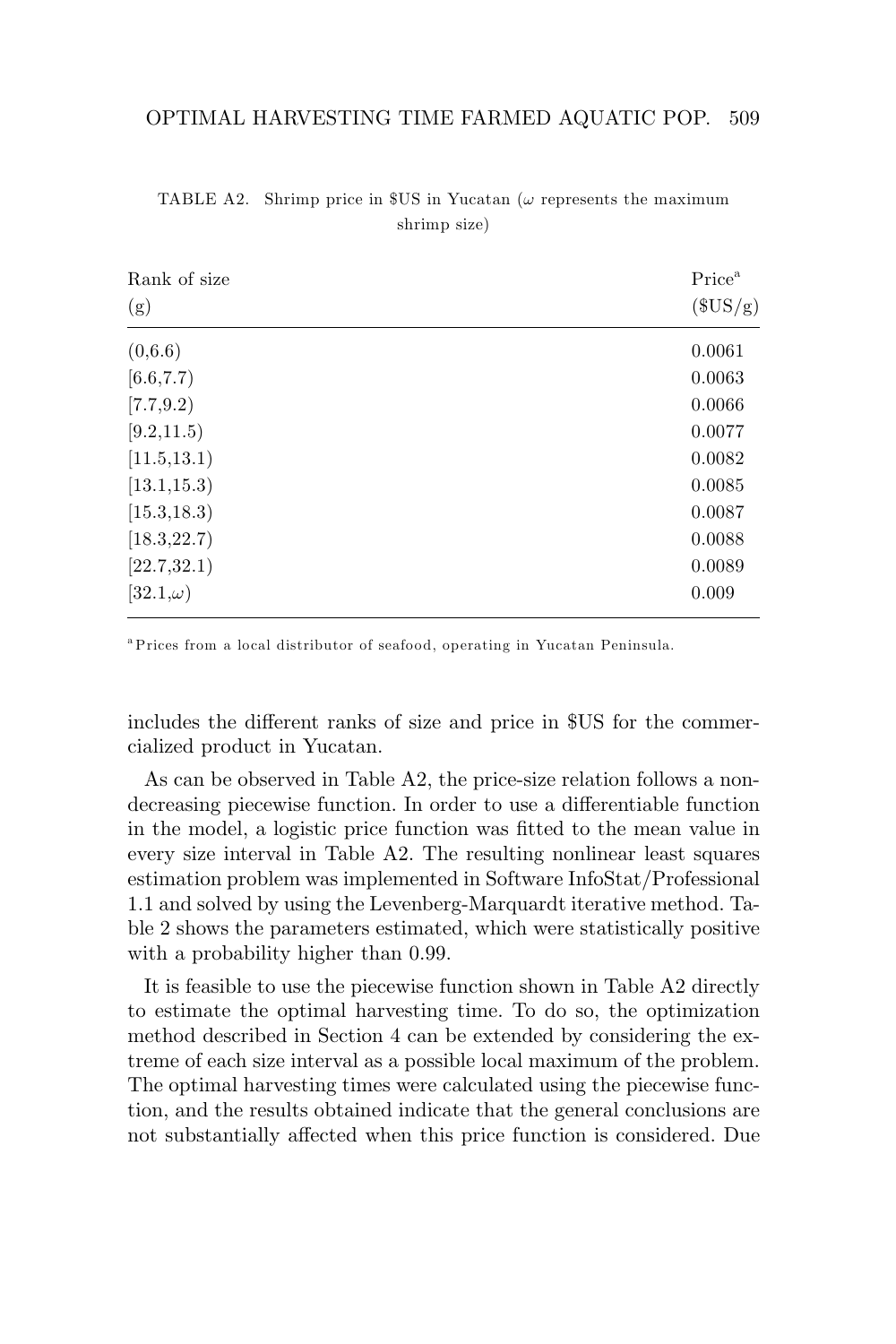to the large number of steps in the price-size relation in Table A2, the continuous logistic function can be considered a good approximation of the data. In order to simplify the analytical treatment of the problem, the results with the piecewise price function are omitted.

#### REFERENCES

A.S. Ackleh, K. Deng, and X. Wang [2004], Competitive Exclusion and Coexistence for a Quasilinear Size-Structured Population Model, Math. Biosci. **192**, 177–192.

O. Angulo, and J.C. López-Marcos [1999], Numerical Schemes for Size-Structured Population Equations, Math. Biosci. **157**, 169–188.

O. Angulo, and J.C. López-Marcos [2004], Numerical Integration of Fully Nonlinear Size-Structured Population Models, Appl. Numer. Anal. **50**, 291–327.

S.J. Arnold, M.J. Sellars, P.J. Crocos, and G.J. Coman [2006], An Evaluation of Stocking Density on the Intensive Production of Juvenile Brown Tiger Shrimp (Penaeus esculentus), Aquaculture. **256**, 174–179.

M.E. Araneda [2010], Análisis de la producción intensiva del camarón blanco Penaeus vannamei en agua dulce: un enfoque bioeconómico. Ph.D. Thesis, Centro de Investigación y de Estudios Avanzados del Politécnico Nacional, Unidad Mérida, Yucatan, Mexico.

M.E. Araneda, E.P. Pérez, and E. Gasca-Leyva [2008], White Shrimp Penaeus Vannamei Culture in Freshwater at Three Densities: Condition State Based on Length and Weight, Aquaculture. **283**, 13–18.

R. Arnason [1992], Optimal Feeding Schedules and Harvesting Time in Aquaculture, Mar. Res. Econ. **7**, 15–35.

J.M. Barbosa, S.S. Brugiolo, J. Carolsfeld, and S.S. Leitão [2006], *Heterogeneous* Growth in Fingerlings of the Nile Tilapia Oreochromis Niloticus: Effects of Density and Initial Size Variability, Braz . J. Biol. **66**, 537–541.

T. Bjørndal [1988], Optimal Harvesting of Farmed Fish, Mar. Res. Econ. **5**, 139–159.

J.R. Brett [1979], Enviromental Factors and Growth, in Fish Physiology, vol 8, p. 599–667, (W.S. Hoar, D.J. Randall, D.J. and J.R. Brett, Eds.), Academic Press, London.

A. Calsina, and J. Saldaña [1995], A Model of Physiological Structured Population Dynamics with a Nonlinear Individual Growth Rate, J. Math. Biol. **33**, 335–364.

C.W. Clark [1990], Mathematical Bioeconomics. The Optimal Management of Renewable Resources, John Wiley & Sons, New York.

J.E. Colt, and G. Tchobanoglous [1981], Design of Operation Systems for Aquaculture, in (L.J. Allen and E. Kinney, eds.)Proceedings of the Bio-Engineering Symposium for Fish Culture, pp. 138–148, American Fisheries Society, Bethesda, MD.

O.I. Forsberg [1996], Optimal Stocking and Harvesting of Size-Structured Farmed Fish: A Multi-Period Linear Programming Approach, Math. Comput. Simulat. **42**, 299–305.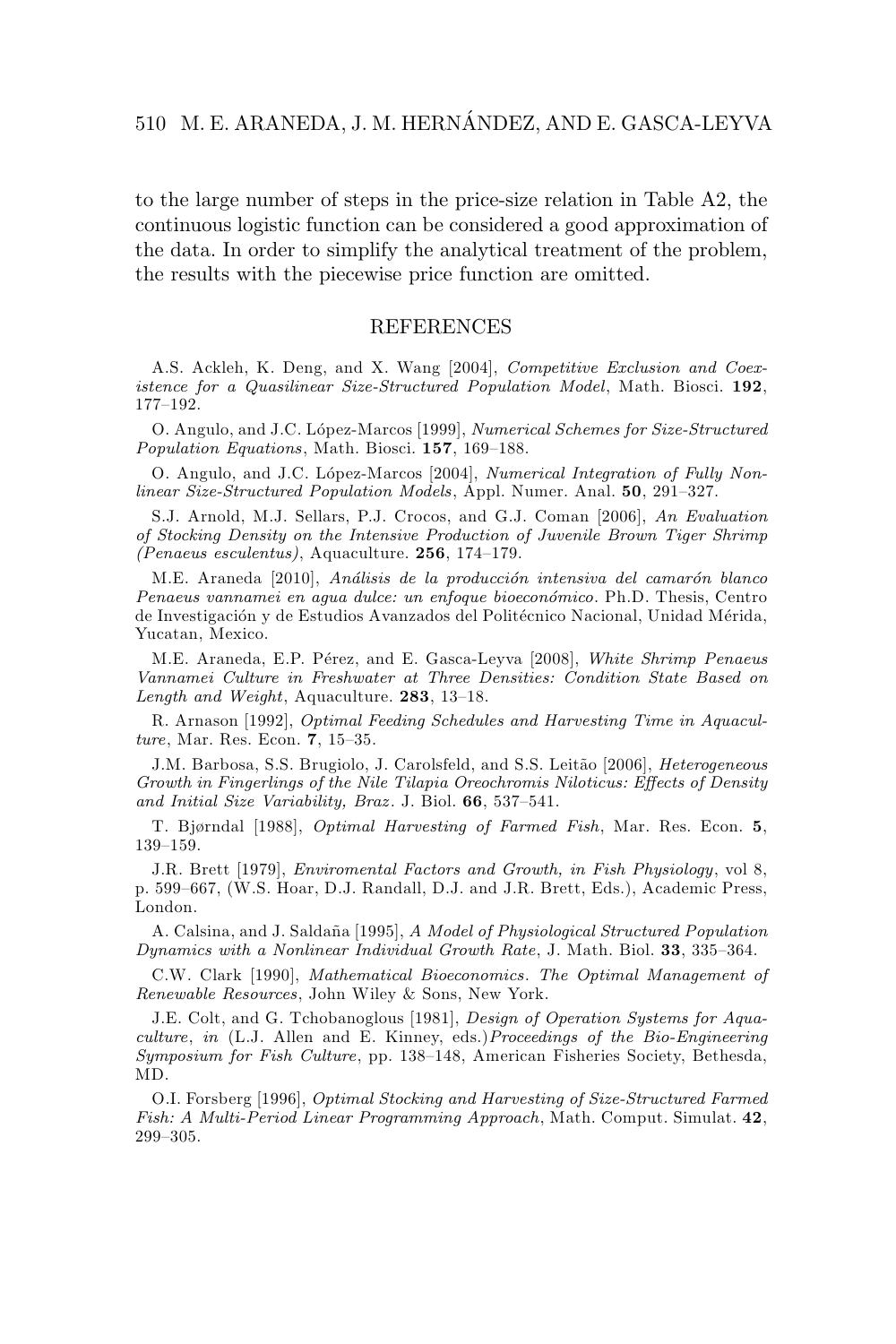O.I. Forsberg [1999], Optimal Harvesting of Farmed Atlantic Salmon at Two Cohort Management Strategies and Different Harvest Operation Restrictions, Aq. Econ. Manag. **3**, 143–158.

S. Gadagkar [1997], Social Behaviour and Growth Rate Variation in Cultivated Tilapia (Oreochromis niloticus), Ph.D. Thesis, Dalhousie University Halifax, Nova Scotia.

E. Gasca-Leyva, J.M. Hernandez, and V.M. Veliov [2008], Optimal Harvesting Time in Size-Heterogeneous Population, Ecol. Model. **210**, 161–168

S.C. Gurney, G. Tyldesley, S.N. Wood, P.J. Bacon, M.R. Heath, A. Youngson, and A. Ibbotson [2007], Modelling Length-At-Age Variability Under Irreversible Growth, Can. J. Fish. Sci. **64**, 638–653.

N. Harán, J. Mallo, and J. Fenucci [2004], Density Influence on Growth and Development of the Petasma in Juvenile Shrimps Pleocticus Muelleri (Decapada, Penaeoidea), Invest Mar. **32**, 11–18.

R.L. Hean [1994], An Optimal Management Model for Intensive Aquaculture – An Application in Atlantic Salmon, Australian J. Agr. Econ. **38**, 31–47.

T. Heaps [1995], Density Dependent Growth and the Culling of Farmed Fish, Mar. Res. Econ. **10**, 285–298.

J.M. Hernández, M. León-Santana, and C.J. León [2007], The Role of the Water Temperature in the Optimal Management of Marine Aquaculture, Eur. J. Oper. Res. **181**, 872–886.

B.R. Howell [1998], The Effect of Stocking Density on Growth and Size Variation in Cultured Turbot and Sole, ICES CM 1998/L:10.

J.E. Huguenin, and J. Colt [2002], Design and Operating Guide for Aquaculture Seawater Systems, 2nd edn., Elsevier Science, Amsterdam.

M. Huss, L. Persson, and P. Byström [2007], The Origin and Development of Individual Size Variation in Early Pelagic Stages of Fish, Oecologia. **153**, 57–67.

N. Kato, S. Oharu, and K. Shitaoka [2007], Size-Structured Plant Population Models and Harvesting Problems, J. Comput. App. Math. **204**, 114–123.

P. Kestemont, E. Baras, S. Jourdan, M. Houbarta, Ch. Melard, M. Paspatis, P. Fontaine, A. Cuviera, M. Kentouri, and E. Baras [2003], Size Heterogeneity, Cannibalism and Competition in Cultured Predatory Fish Larvae: Biotic and Abiotic Influences, Aquaculture. **227**, 333–356.

H. Kjartansson, F. Sveinung, J.M. Tomasen, and M.J. Smith [1988], Effects of Different Stocking on Physiological Parameters and Growth of Adult Atlantic Salmon (Salmon Salar L.) Reared in Circular Tanks, Aquaculture. **73**, 261–274.

T. Kostova [2002], An Explicit Third-Order Numerical Method for Size-Structured Population Equations, Numer. Methods Partial. Diff. Eq. **19**, 1–21.

T. Lawson [1995], Fundamentals of Aquaculture, Chapman and Hall, MA.

M. Léon-Santana, and J.M., Hernández [2008], Optimum Management and Environmental Protection in the Aquaculture Industry, Ecol. Econ. **64**, 849–857.

K. Lorenzen [1996], A Simple von Bertalanffy Model for Density-Dependent Growth in Extensive Aquaculture, with an Application to Common Carp (Cyprinus carpio), Aquaculture. **142**, 191–205.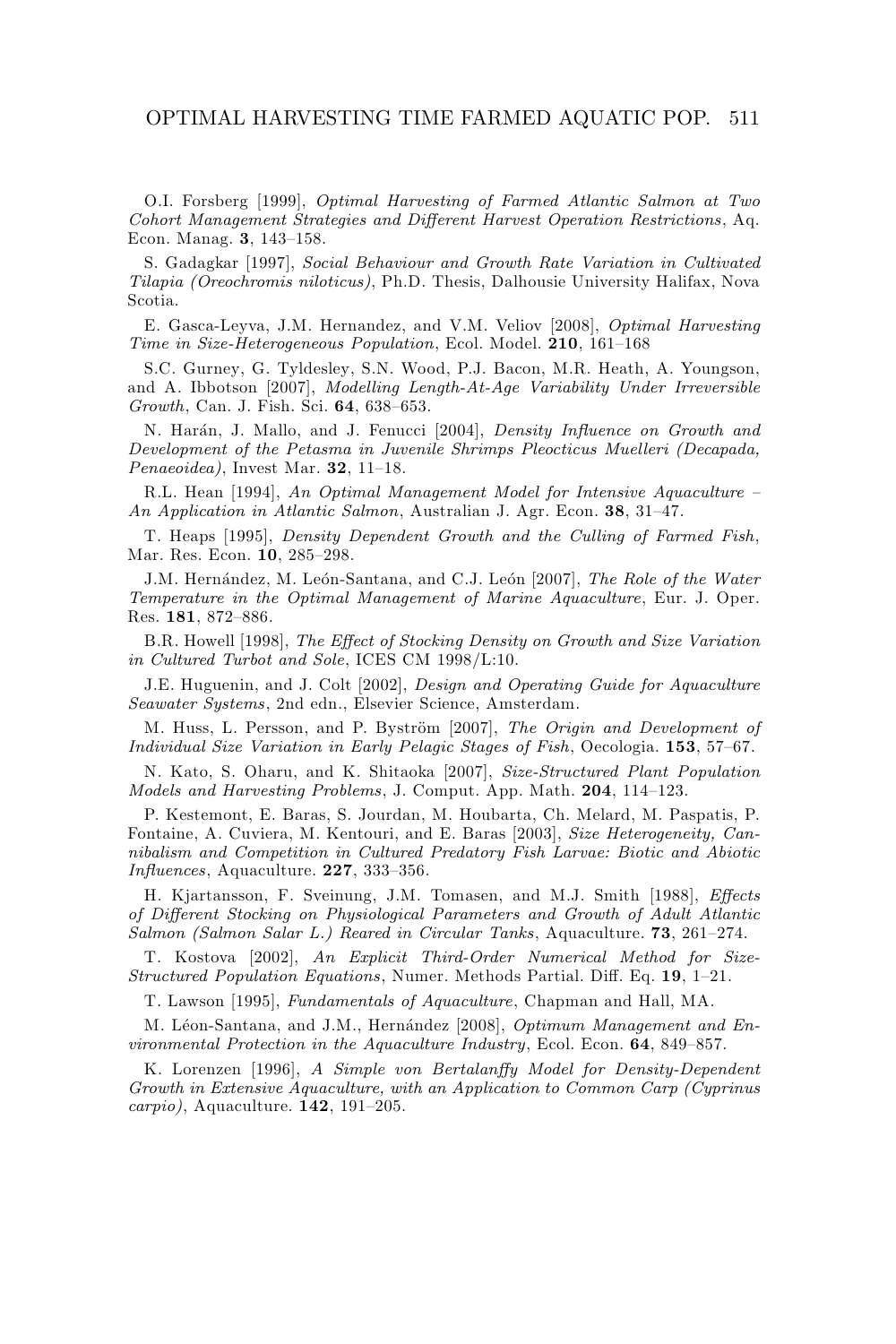# 512 M. E. ARANEDA, J. M. HERNANDEZ, AND E. GASCA-LEYVA ´

T. Lorenzen [2008], Modeling Climate Change and the Effect on the Norwegian Salmon Farming Industry, Nat. Res. Model. **21**, 416–435.

J.A. Mistiaen, and I. Strand [1999], Optimal Feeding and Harvest Time for Fish with Weight-Dependent Prices, Mar. Res. Econ. **13**, 231–246.

D. Moran [2007], Size Heterogeneity, Growth Potential and Aggression in Juvenile Yellowtail Kingfish (Seriola lalandi Valenciennes) Aquac. Res. **38**, 1254–1264.

E. Moxnes [2005], Policy Sensitivity Analysis: Simple Versus Complex Fishery Models, Syst. Dyn. Rev. **21**, 123–145.

S.D. Peacor, R.J. Bence, and C.A. Pfister [2007<sup>a</sup>], The Effect of Size-Dependent Growth and Environmental Factors on Animal Size Variability, Theor. Popul. Biol. **71**, 80–94.

S.D. Peacor, and C.A. Pfister [2006], Experimental and Model Analyses of the Effects of Competition on Individual Size Variation in Wood Frog (Rana sylvatica) Tadpoles, J. Anim. Ecol. **75**, 990–999.

S.D. Peacor, L. Shiesari, and E.E. Werner [2007b], Mechanisms of Nonlethal Predator Effect on Cohort Size Variation: Ecological and Evolutionary Implications, Ecology. **88**, 1536–1547.

C.A. Pfister, and S.D. Peacor [2003], Variable Performance of Individuals: The Role of Population Density and Endogenously Formed Landscape Heterogeneity, J. Anim. Ecol. **72**, 235–725.

B. Posadas, and T. Hanson [2006], Economics of Integrating Nursery Systems into Indoor Biosecure Recirculating Saltwater Shrimp Grow-Out Systems, in Shrimp Culture: Economics, Market, and Trade, (P-S. Leung and C. Engle, eds.), pp. 279–289, Blackwell Publishing, IO.

R.S. Pindyck, and D.L. Rubinfeld [1981], Econometric Models and Economic Forecast, McGraw-Hill, New York.

W.J. Reed, and H.R. Clarke [1990], *Harvest Decisions and Asset Valuation for* Biological Resources Exhibiting Size-Dependent Stochastic Growth, Int. Econ. Rev. **31**, 147–169.

J.W. Sinko, and W. Streifer [1967], A New Model for Age-Size Structure of a Population, Ecology. **48**, 910–918.

S.T. Summerfelt, J.A. Hankins, S.R. Summerfelt, and J.M. Heinen [1993], Modeling Continuous Culture with Periodic Stocking and Selective Harvesting to Measure the Effect on Productivity and Biomass Capacity to Fish Culture Systems, in Techniques for Modern Aquaculture, (J.K. Wang, ed.), Proceedings of the Aquacultural Engineering Conference, Spokane, Washington, 21–23 June, pp. 581–595.

O. Tahvonen [2008], Harvesting an Age-Structured Population as Biomass: Does it Work? Nat. Res. Model. **21**, 525–550.

O. Tahvonen [2009], Optimal Harvesting of Age-Structured Fish Populations, Mar. Res. Econ. **24**, 147–169.

P. Van Wyk, M. Davis-Hodgkins, C.R. Laramore, K.L. Main, J. Mountain, and J. Scarpa [1999], Farming Marine Shrimp in Recirculating Freshwater Systems, FDACS Contract M520. Florida Department of Agriculture and Consumer Services, Tallahassee, FL.